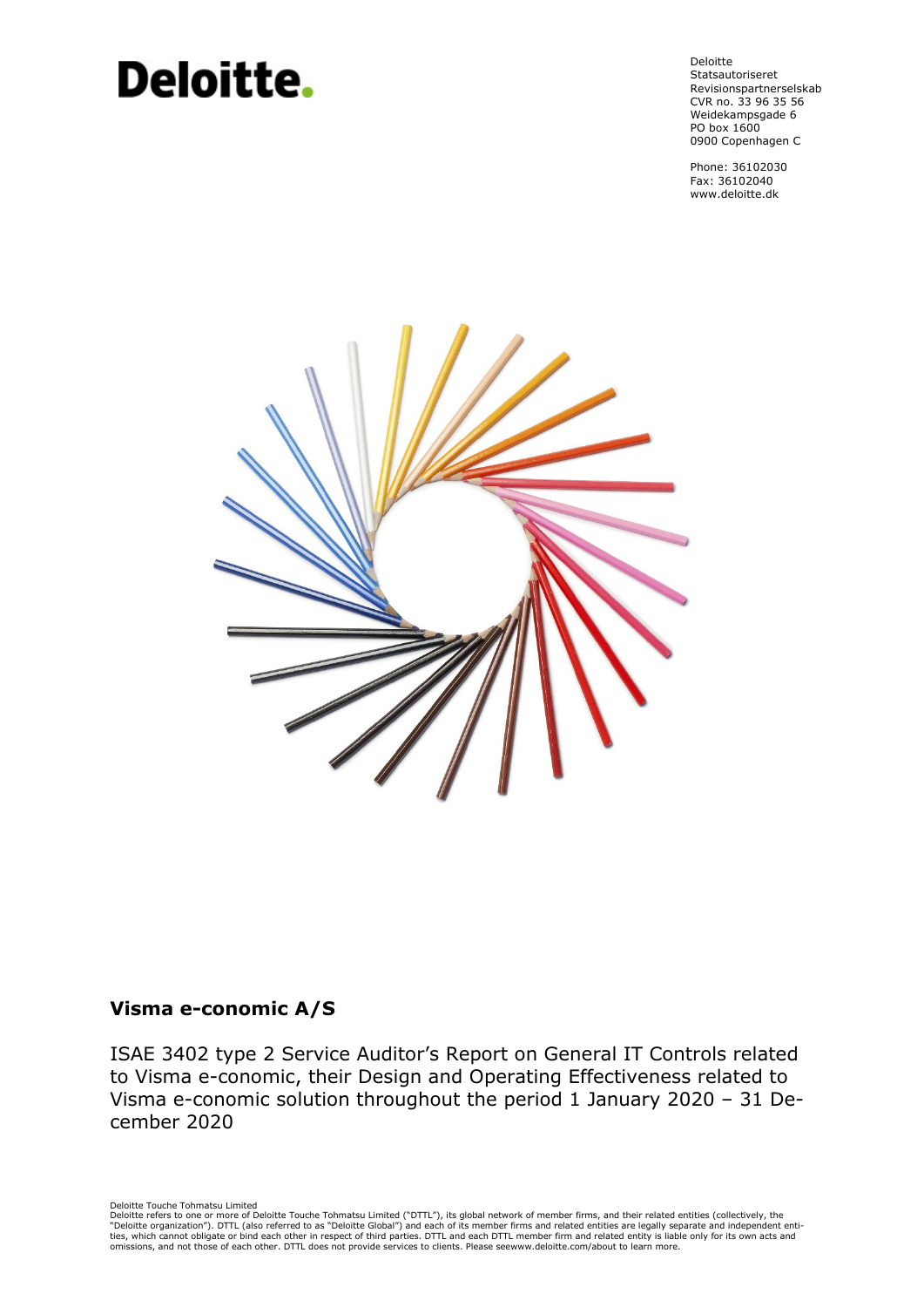## **Table of Contents**

|                | Independent Service Auditor's Report                   |    |
|----------------|--------------------------------------------------------|----|
|                | Visma e-conomic A/S' assertion                         | 3  |
| 3              | Visma e-conomic A/S's description                      |    |
| $\overline{4}$ | Controls, control objectives, tests and results hereof | 12 |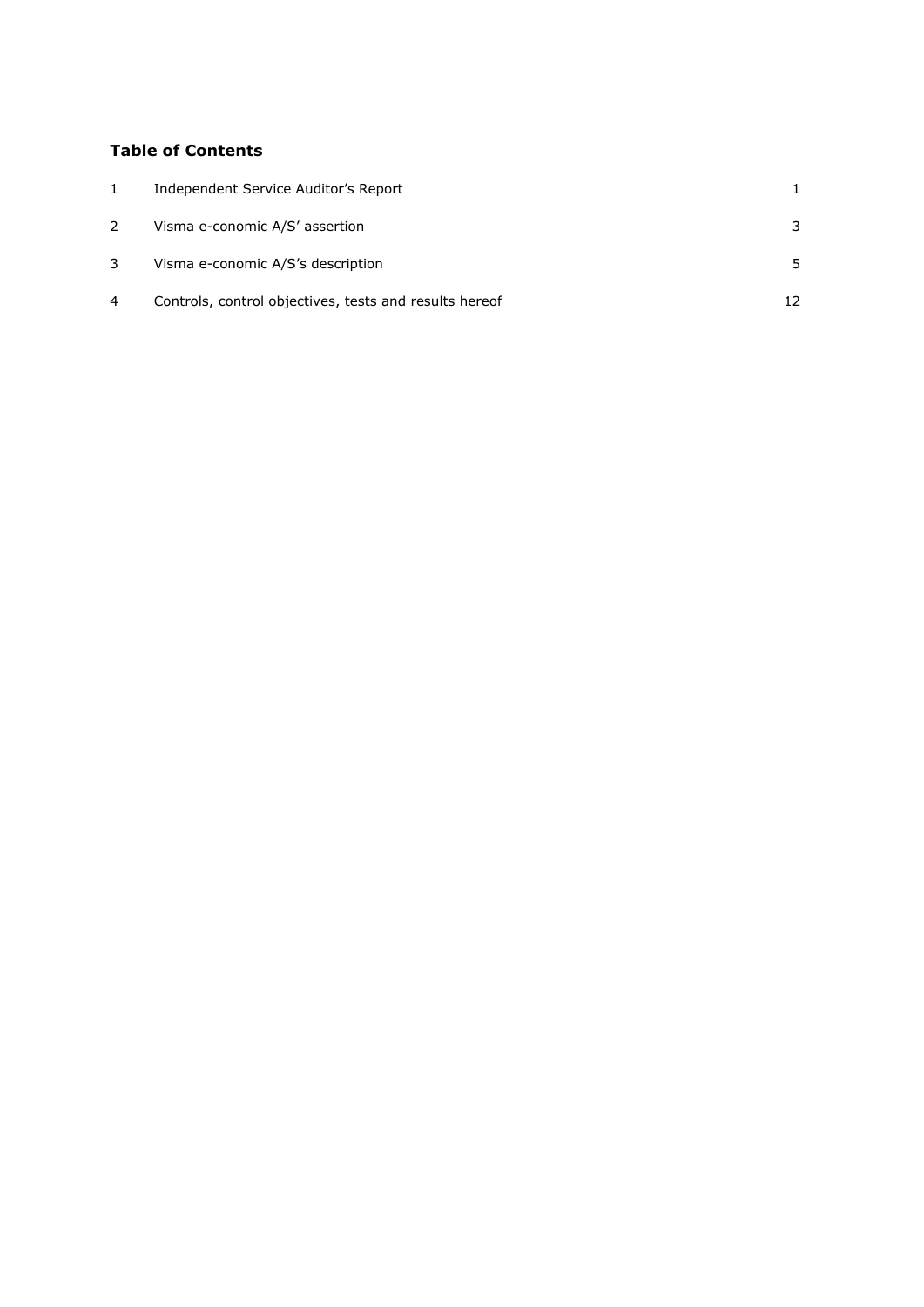## <span id="page-2-0"></span>**1 Independent Service Auditor's Report**

#### **Independent Service Auditor's Assurance Report on the Description of Controls and their Design**

To the management of Visma e-conomic A/S, Visma e-conomic A/S' customers and their auditors.

#### **Scope**

We have been engaged to report on Visma e-conomic A/S' (henceforth "Visma") description in section 3 of its e-conomic system for processing customers' transactions from 1 January 2020 – 31 December 2020 (the description), and on the design, implementation and operating effectiveness of controls related to the control objectives stated in the description.

Visma uses the subservice providers Google Cloud Platform, Amazon Web Services and Microsoft Azure to perform general IT controls around production environment for storage and hosting of data, network, infrastructure, application and database servers. Visma's system description does not include control objectives and associated controls at the subservice organisations. This report is prepared using the carve-out method, and our testing does not include controls that are carried out by the subservice organisations.

Some of the control objectives described in Visma's description of its system can only be achieved if the complementary controls at the user organisations are suitably designed and operating effectively together with the controls at Visma. The opinion does not include the suitability of the design and operating effectiveness of these complementary controls.

#### **Visma's Responsibilities**

Visma is responsible for preparing the description and accompanying assertion in section 2, including the completeness, accuracy and method of presentation of the description and the assertion; providing the services covered by the description; stating the control objectives; and designing implementing controls to achieve the stated control objectives.

#### **Service Auditor's Independence and Quality Control**

We have complied with the requirements for independence and other ethical requirements of the IESBA's Code of Ethics for Professional Accountants, which is based on the fundamental principles of integrity, objectivity, professional competence and due care, confidentiality and professional conduct.

Deloitte uses ISQC 1 and therefore maintains a comprehensive system for quality management, including documented policies and procedures for compliance with the Code of Ethics for Professional Accountants, professional standards, and applicable requirements according to the law and other regulations.

#### **Service Auditor's Responsibilities**

Our responsibility is to express an opinion on Visma*'s* description and on the design of controls related to the control objectives stated in that description, based on our procedures.

We conducted our engagement in accordance with International Standard on Assurance Engagements 3402, "*Assurance Reports on Controls at a Service Organisation*," issued by the International Auditing and Assurance Standards Board. That standard requires that we comply with ethical requirements and plan and perform our procedures to obtain reasonable assurance about whether, in all material respects, the description is fairly presented, and the controls are suitably designed.

An assurance engagement to report on the description, the design and operating effectiveness of controls at a service organisation involves performing procedures to obtain evidence about the disclosures in the service or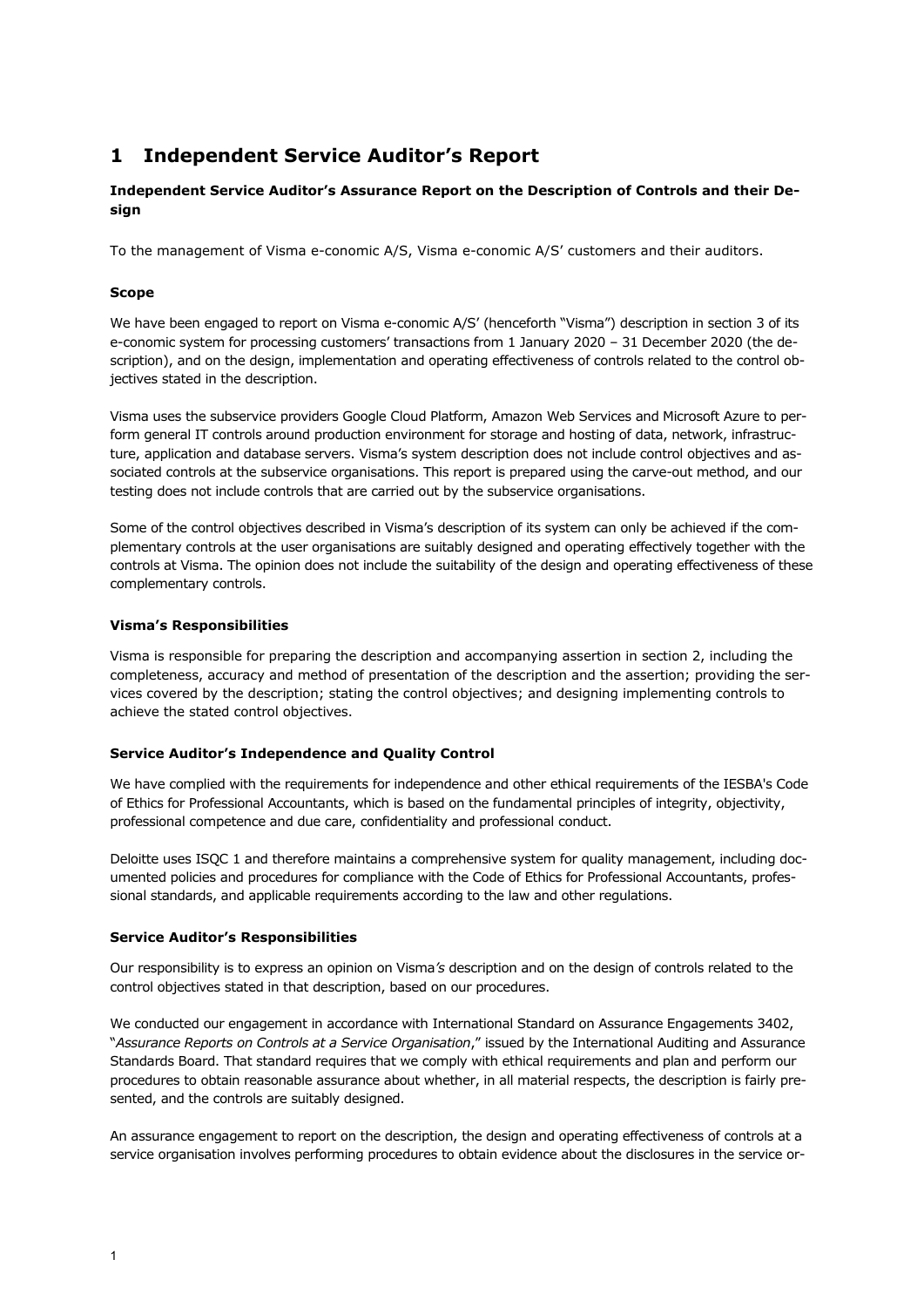ganisation's description of its system, and the design of controls. The procedures selected depend on the service auditor's judgment, including the assessment that the description is not fairly presented, and that controls are not suitably designed and operated effectively. An assurance engagement of this type also includes evaluating the overall presentation of the description, the suitability of the objectives stated therein, and the suitability of the criteria specified by the service organisation and described in section 2, Visma's assertion.

We believe that the evidence we have obtained is sufficient and appropriate to provide a basis for our opinion.

#### **Limitations of Controls at a Service Organisation**

Visma's description is prepared to meet the common needs of a broad range of customers and their auditors and may not, therefore, include every aspect of the system that each individual customer may consider important in its own particular environment. Also, because of their nature, controls at a service organisation may not prevent or detect all errors or omissions in processing or reporting transactions.

#### **Opinion**

Our opinion has been formed on the basis of the matters outlined in this report. The criteria we used in forming our opinion are those described in section 2. In our opinion, in all material respects:

- (a) The description of the general IT controls related to the e-conomic system fairly presents, in all material respects, the controls as they were designed and implemented throughout the period 1 January 2020 – 31 December 2020; and
- (b) The controls related to the control objectives stated in the description were suitably designed and implemented throughout the period 1 January 2020 – 31 December 2020; and
- (c) The controls tested, which were those necessary to provide reasonable assurance that the control objectives stated in the description were achieved, operated effectively throughout the period from 1 January 2020 – 31 December 2020.

#### **Description of Tests of Controls**

The specific controls tested, and the nature, timing, and results of those tests are listed in section 4.

#### **Intended Users and Purpose**

This report and the description of tests of controls in section 4 are intended only for customers who have used the e-conomic system, and their auditors, who have a sufficient understanding to consider it along with other information, including information about controls operated by customers themselves, when obtaining an understanding of customers' information systems relevant to financial reporting.

Copenhagen, 19 February 2021

**Deloitte** Statsautoriseret Revisionspartnerselskab CVR no. 33 96 35 56

Ilasus Kie

Partner, State-Authorised Public Accountant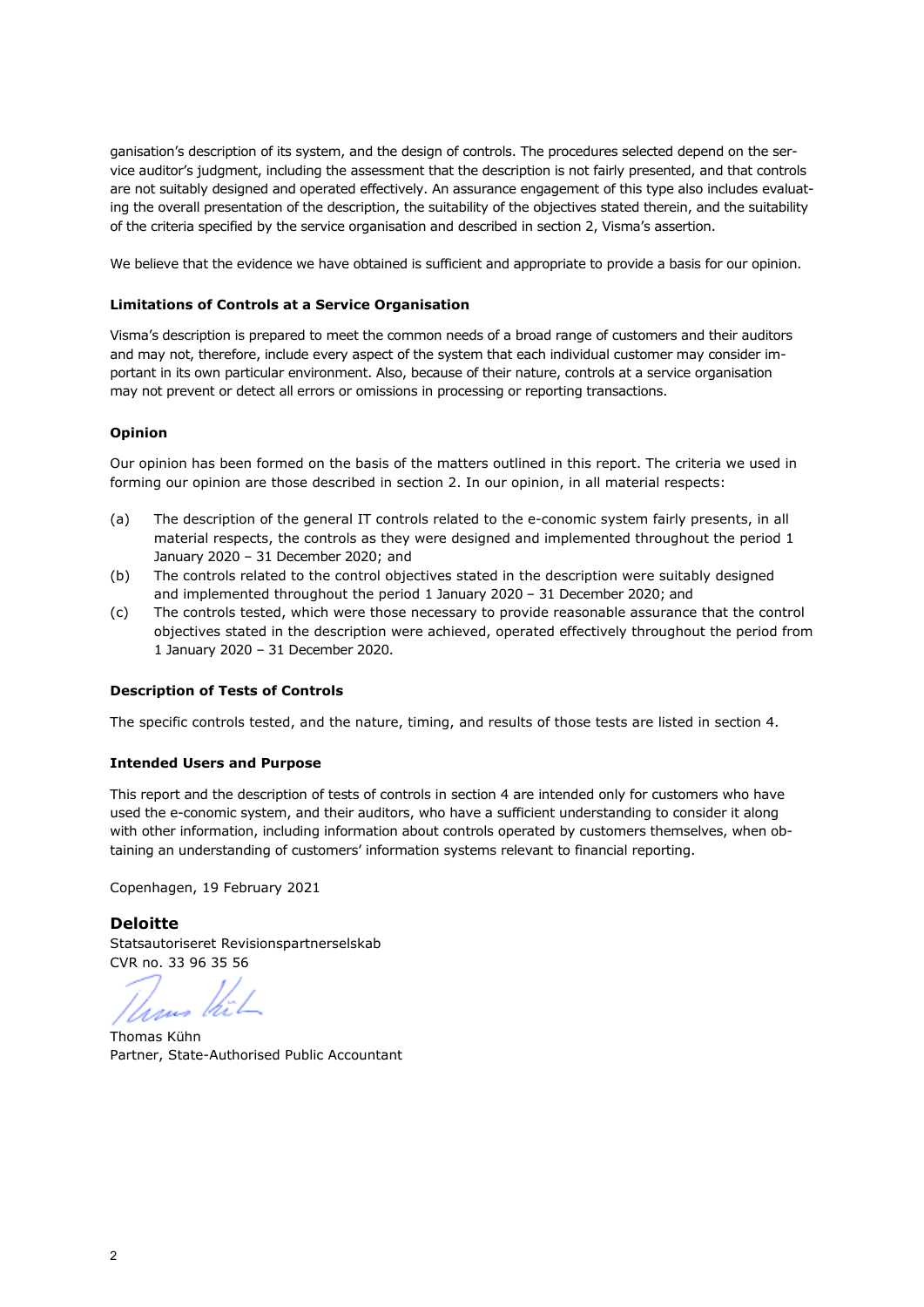# <span id="page-4-0"></span>**2 Visma e-conomic A/S' assertion**

The accompanying description has been prepared for customers who have used the e-conomic system and their auditors, who have a sufficient understanding to consider the description, along with other information, including information about controls operated by customers themselves, when obtaining an understanding of customers' information systems relevant to financial reporting. Visma confirms that:

- a) The accompanying description in section 3 fairly presents e-conomic system for processing customers' transactions in the period 1 January 2020 – 31 December 2020. The criteria used in making this assertion were that the accompanying description:
	- i. Presents how the system was designed and implemented, including:
		- The types of services provided, including, as appropriate, classes of transactions processed.
		- The procedures, within both information technology and manual systems, by which those transactions were initiated, recorded, processed, corrected as necessary, and transferred to the reports prepared for customers.
		- The related accounting records, supporting information and specific accounts that were used to initiate, record, process and report transactions; this includes the correction of incorrect information and how information is transferred to the reports prepared for customers.
		- How the system dealt with significant events and conditions, other than transactions.
		- The process used to prepare reports for customers.
		- Relevant control objectives and controls designed to achieve those objectives.
		- Controls that we assumed, in the design of the system, would be implemented by user entities, and which, if necessary to achieve the control objectives stated in the accompanying description, are identified in the description along with the specific control objectives that cannot be achieved by ourselves alone.
		- Other aspects of our control environment, risk assessment process, information system (including the related business processes) and communication, control activities and monitoring controls that were relevant to processing and reporting customers' transactions.
	- ii. Contains relevant information about changes in the general IT controls carried out during the period from 1 January – 31 December 2020.
	- iii. Does not omit or distort information relevant to the scope of the system being described, while acknowledging that the description is prepared to meet the common needs of a broad range of customers and their auditors and may not, therefore, include every aspect of the system that each individual customer may consider important in its own particular environment.
- b) The controls related to the control objectives stated in the accompanying description were suitably designed, implemented and operated effectively in the period 1 January 2020 – 31 December 2020. The criteria used in making this assertion were that:
	- i. The risks that threatened achievement of the control objectives stated in the description were identified; and
	- ii. The identified controls would, if operated as described, provide reasonable assurance that those risks did not prevent the stated control objectives from being achieved, and that;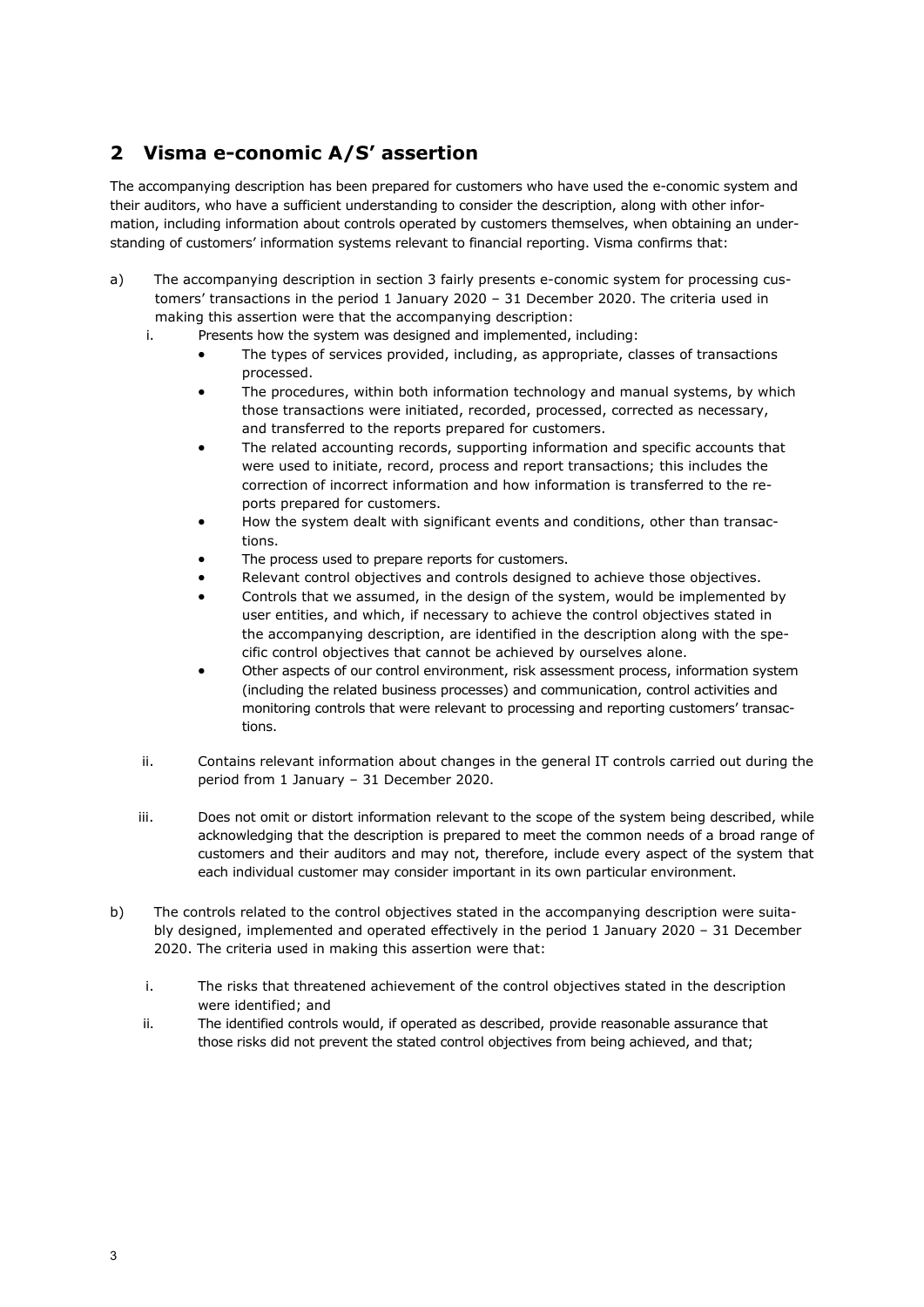iii. the controls were applied consistently as designed, including that manual controls were carried out by persons with adequate competencies and authority throughout the entire period from 1 January 2020 – 31 December 2020

Copenhagen, 19 February 2021

**Visma e-conomic A/S**

 $\mathcal{L}_{\mathcal{A}}$  $\overline{\mathcal{L}}$ 

Lars Engbork Managing Director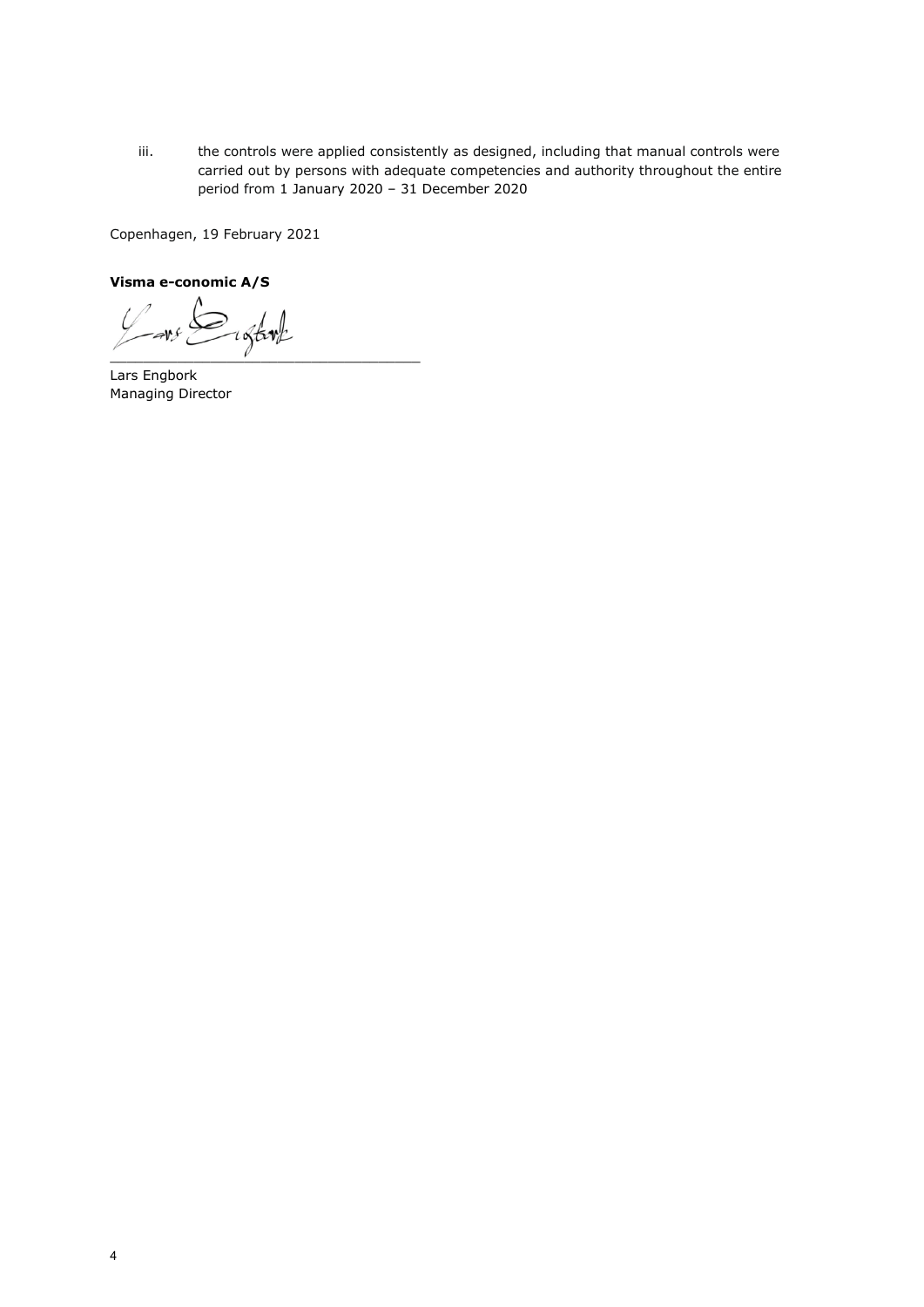## <span id="page-6-0"></span>**3 Visma e-conomic A/S's description**

### **3.1 Introduction**

This report is designed to provide information to be used by Visma e-conomic A/S' clients and their auditors. This report has been prepared to provide information on the general IT controls applicable to the economic solution provided by Visma e-conomic A/S. Application controls in e-conomic is not covered in this report.

#### **3.2 Description of Visma e-conomic A/S's services**

Visma e-conomic A/S is a software company selling cloud-based solutions within the areas of ERP, electronic invoicing, and accounting to the Danish market.

## **3.3 e-conomic**

E-conomic is a cloud-based accounting system, developed and offered by Visma e-conomic A/S that enables small and medium-sized businesses to operate their accounting and bookkeeping practices as expected by Danish law. Via integrations to third-party applications such as time management tools, booking systems, and inventory management software, it is possible to achieve an all-round administration solution for a business. Furthermore, it is possible to upscale the system to have ERP functionalities.

The e-conomic solution utilises the Google Cloud Platform for the application and database servers, Amazon S3 for storage of invoice attachments and Microsoft Azure for storage of database backups as illustrated in the high-level infrastructure diagram below.

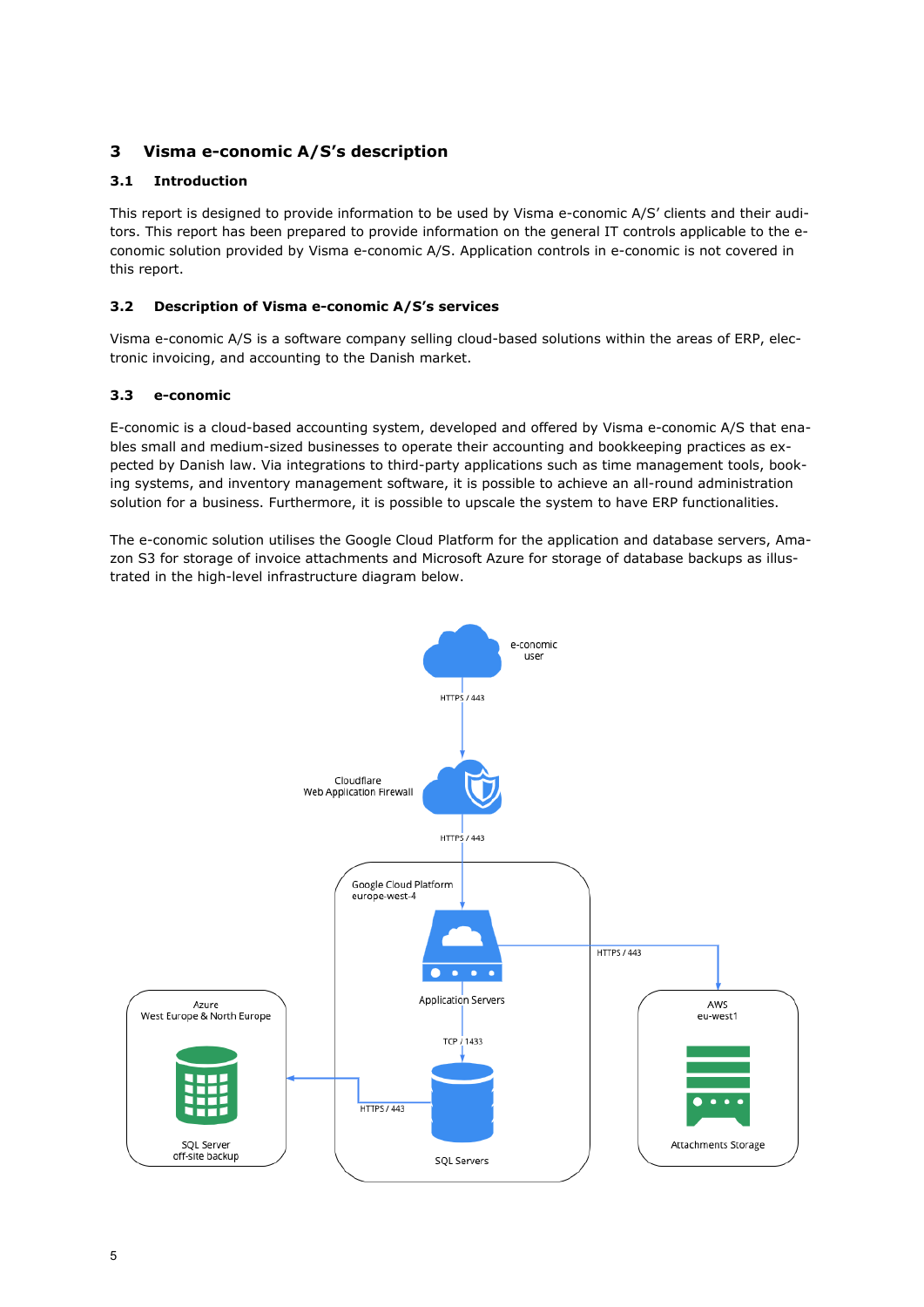#### **3.4 Security governance in Visma and Visma e-conomic**

The CEO of Visma Group is overall accountable for information security. Responsibility for information security is a line responsibility and distributed in the organisation.

#### **3.4.1** All employees

All employees are responsible for following general security policies and the security provisions of their roles and the procedures they perform.

It is the collected practices of all Visma employees that contributes the most to Visma information security. As an employee, it is important to be aware that risk is often very subjective and that one's own recognition of risk may not coincide with Visma. It is therefore every employee's responsibility to follow the policies and procedures of Visma.

Security incidents and violations of Visma security policies should be reported to the nearest manager. All employees are encouraged to suggest improvements to the security policies if the policies are inadequate.

#### **3.4.2** Managers

Managers are responsible for ensuring that policies and procedures are implemented and followed in their respective units/departments/divisions.

#### **3.4.3** Visma Security Forum

Visma Security Forum consists of Security Professionals that represent business units in various parts of Visma Group.

The Security Forum has mandate to suggest security policy on Visma Group level to management, including policy on access and usage of common infrastructure and services. Policies are approved by Visma Group Management. Published policies will be reviewed and updated at least annually. Policy will only be set on Visma Group level when there is consensus among the divisions. In all other cases, policy will be set on division or entity level.

The Visma e-conomic team follows the general rules from Visma Group. All new members of Visma economic will be introduced to the security rules and behaviour in Visma through the onboarding process in the beginning of their employment in Visma e-conomic.

#### **3.5 Control environment**

In support of delivering e-conomic, Visma has established the following general IT controls (references are to Annex A of ISO 27001:2013):

- Information security policy (A.5)
- Internal organisation (A.6)
- Human resource security (A.7)
- Access control (A.9)
- Operations security (A.12)
- Communications security (A.13)
- System acquisition, development and maintenance (A.14)
- $\bullet$  Supplier relationship  $(A.15)$
- Information security incident management (A.16)

#### **3.6 Information security policy (A.5)**

#### **3.6.1** Policies for information security

The information security policies in Visma e-conomic are developed and maintained by the Visma Security Forum and as a minimum on an annual basis approved by Visma Group Management team as well as the management team of Visma e-conomic.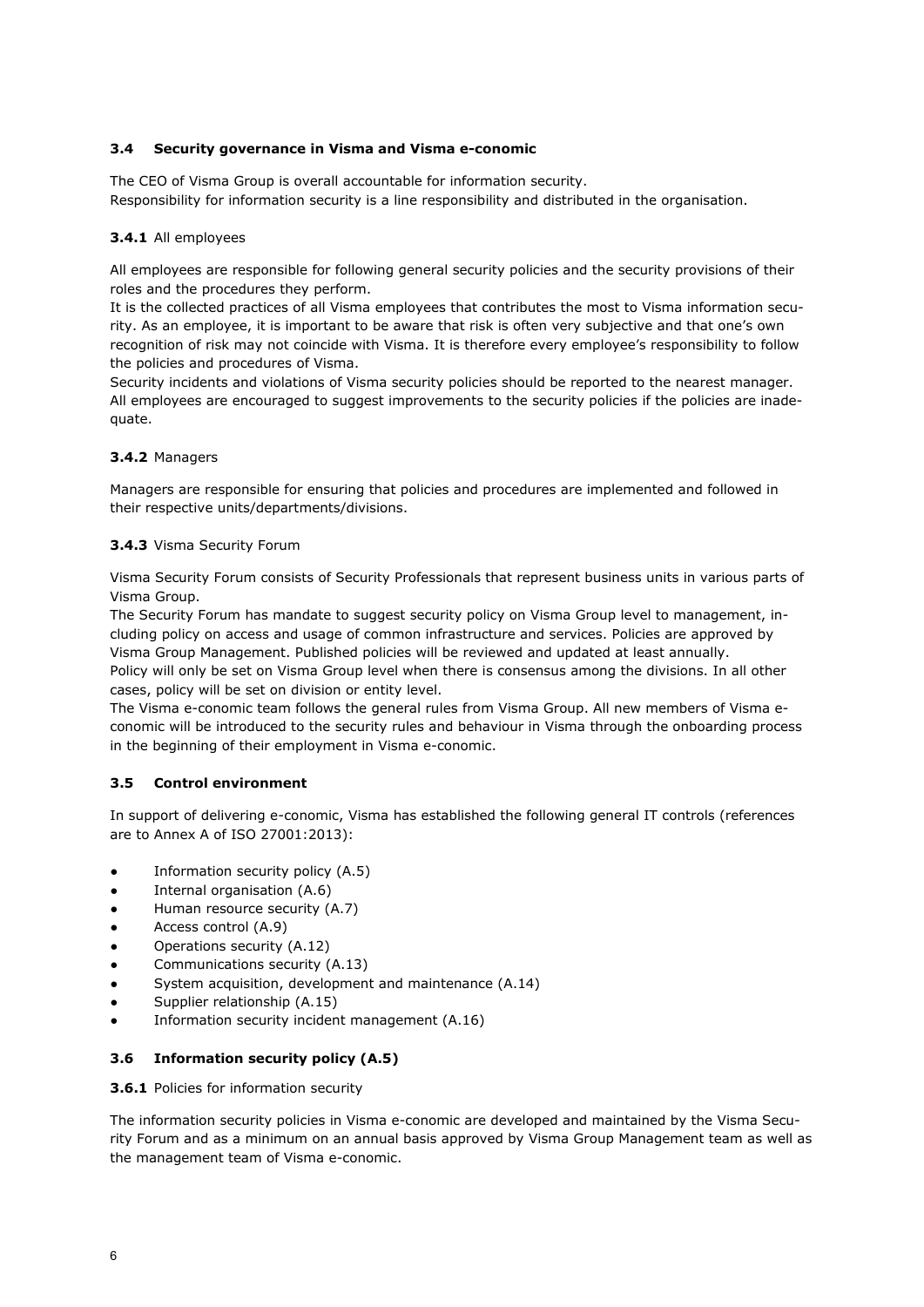The Security Policy is available on the intranet for all employees and new employees will be made aware of the policy as part of the onboarding process.

#### **3.6.2** Risk Management

A prerequisite for efficient risk management is an open-eyed identification of the risks associated with Visma e-conomic operations and an explicit recognition of unacceptable risk.

The objective of Visma e-conomic security work is to identify all relevant risks, eliminate unnecessary risk and control unavoidable risk so the collected risk level is kept on an acceptable level, while ensuring that information systems and work procedures remain efficient.

The information security of Visma e-conomic is determined by the risk awareness of Visma employees and by the collected protection provided by all deployed controls (i.e. policies, procedures, standards, guidelines and systems) that contribute to the confidentiality, integrity and availability of critical information.

Risk assessment of the e-conomic application and its components is performed on an annual basis. The result of the risk assessment is documented in an internal list. The list must be approved by the Visma Product Security unit.

#### **3.7 Internal organisation (A.6)**

**3.7.1** Information security roles and responsibilities

The management of Visma e-conomic has defined and allocated all information security responsibilities, appointed a Chief Information Security Officer, and established an Information Security Board.

Please see the current organisation structure of 1 November 2020.

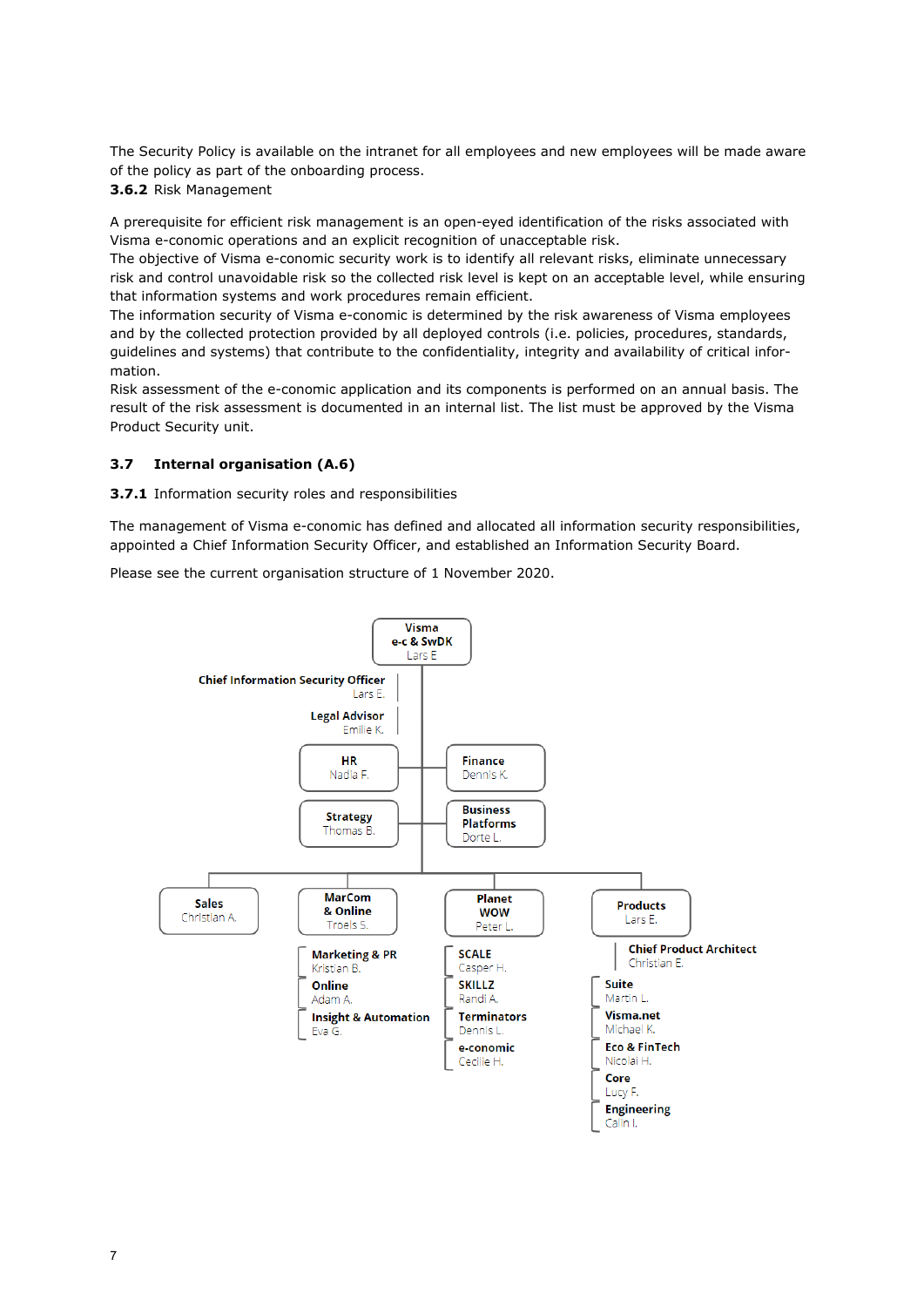Furthermore, Visma e-conomic is utilises the Quality Management roles defined by the Visma Group for ensuring segregation of duties and limiting access to production data.

In case of a security breach, Visma e-conomic works closely together with the Cyber Security Incident Response Team (CSIRT) in the Visma Group.

#### **3.8 Human resources security (A.7)**

#### **3.8.1** Screening

Prior to employment, Visma e-conomic ensures that employees understand their responsibilities and that they are suitable for the roles for which they are considered.

Depending on the role and responsibilities the candidate is to take on, there might be more gates for the candidate to pass before reaching the final phase and to be offered a contract. These gates include reference calls, and for employees who will have access to the production database, it is required that they have no criminal records. Finally, all employment contracts include a non-disclosure agreement covering information related to customer data, sales and marketing data, strategy and other confidential business data.

#### **3.8.2** Information Security awareness, education and training

The assets of Visma e-conomic include our employees, and we ensure that our employees receive continuous training. This is done by sharing internal knowledge, and relevant external courses and certifications. All new Visma e-conomic employees will participate in an information security onboarding session.

#### **3.9 Access control (A.9)**

#### **3.9.1** Access control policy

Visma e-conomic ensures that access to information and information processing facilities is limited. The Access control policy is based on a least privilege principle. Privileged access assignments may be segregated into unit-based groups such as marketing, human resources, customer support or other business units.

Depending on the service system in use, policies may be tailored specifically to provide a default privilege setting for different types of user accounts.

#### **3.9.2** User access provisioning

User access is provisioned with an organisation wide access management system built on top of Vismaprivileged domain accounts. Permissions that in any way touch customer's data or introduce production changes are requested as time-based tokens and only by vetted personnel while producing an audit trail.

#### **3.9.3** Review of user access rights

The team responsible for the production environment within the Product Unit of Visma e-conomic is subject to an additional vetting process to allow self-provisioning of time-based token while all other units must be reviewed and verified at each request by the corresponding service owner. Privileged access is only granted as time-based tokens up to a maximum of 8 hours for specific roles.

#### **3.9.4** Removal or adjustment of access rights

Regarding employee role changes or termination, Visma Group centrally handles offboarding from central systems. For any systems not controlled centrally, Visma e-conomic A/S uses an offboarding checklist.

#### **3.9.5** Secure logon procedures

Password requirements are described in the security policy. User passwords must meet the length and complexity requirements, and MFA should be used where supported. Systems which do not support Multi Factor Authentication (MFA) require the user to change the password every 90 days.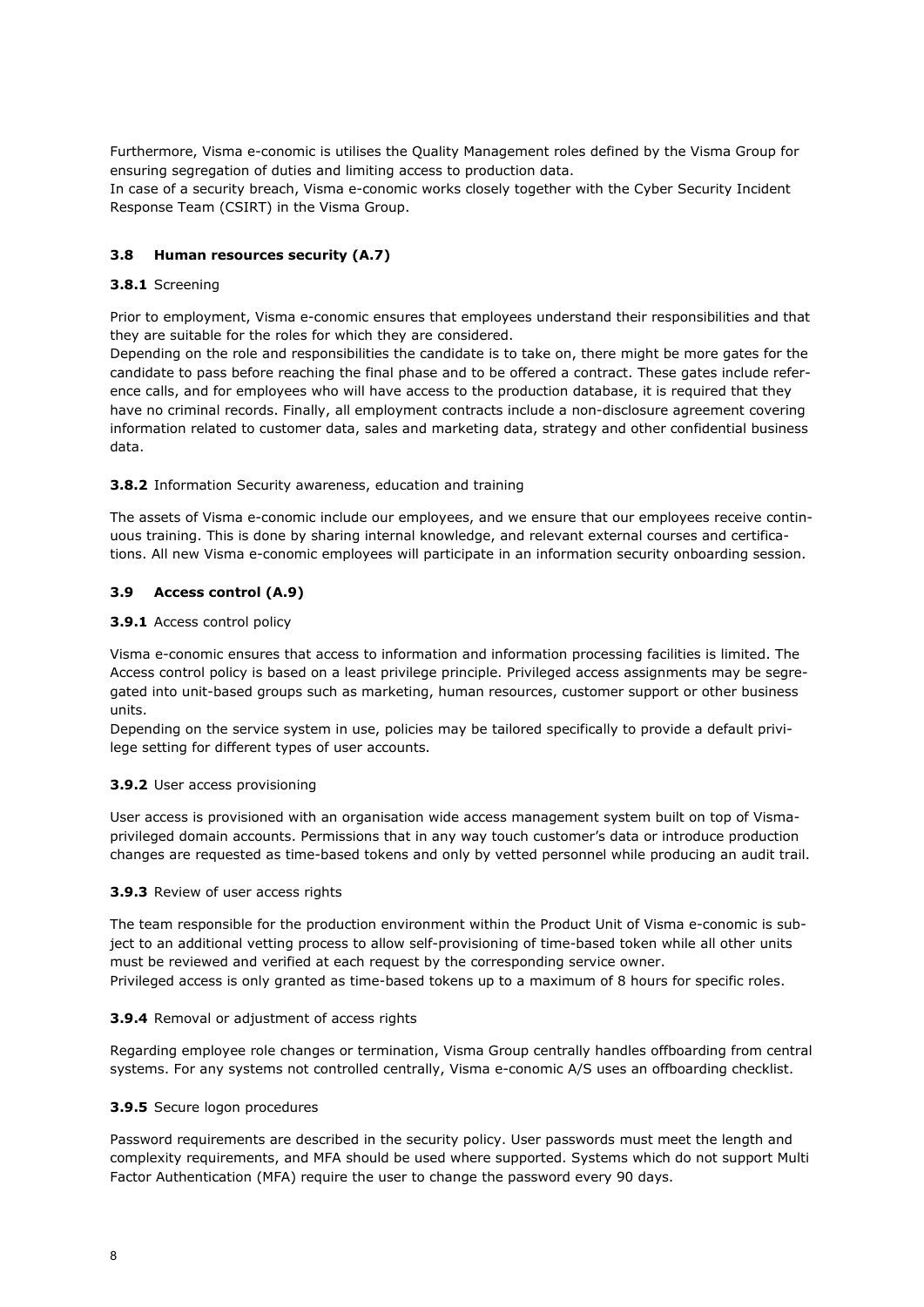#### **3.9.6** Password management system

Visma e-conomic uses a password management system where we enforce strong master passwords and MFA.

#### **3.10 Operations security (A.12)**

#### **3.10.1** Documented operating procedures

Visma e-conomic ensures correct and secure operation of information processing facilities. A policy on operational procedures has been established, and a change management workflow has been implemented to ensure the control of changes to the production environments.

SRE Field Guides contain information about essential areas of daily operations. Incidents are collected from various tools and sent to an alerting system, which alerts relevant people. After an incident, a postmortem is held.

#### **3.10.2** Change management

The procedure for change management is supported by the agile platform Jira. The change management procedure ensures that all the changes are approved through peer review before any changes are deployed to production.

#### **3.10.3** Capacity management

Capacity monitoring is done on metrics of the application database. When it shows signs of congestion, an alert is triggered, informing the responsible operational personnel.

Metrics on capacity issues and availability is available through a metrics dashboard system, and historic and current incidents are available on a status page.

#### **3.10.4** Separation of development, testing and operational environments

Development, testing and operational environments are completely separate from each other. Only operations personnel have access to deploy to production. Developers have read access to see status of deployments.

#### **3.10.5** Information backup

Information saved in databases is protected with everyday backup to the local disk and then copied to the external storage. The backup retention period is 90 days on the external storage. Also, transaction log backups are performed frequently for point-in-time recovery. Finally, the restore test of the production database is performed on a weekly basis.

#### **3.10.6** Event logging

Error and information logs are extracted from application servers as well as database servers. They are stored with specific retention periods for different troubleshootings and future references. Logs contain all the information, including health of the server, health of databases, events and errors.

#### **3.10.7** Protection of log information

Access to log information is managed by Visma's centralised identity management system, allowing only Visma e-conomic employees with work-related need access.

#### **3.10.8** Installation of software on operational systems

Visma e-conomic performs a weekly build of the base application image based on the most recent images available with our cloud vendor. The most recent base image is then used for all application deploy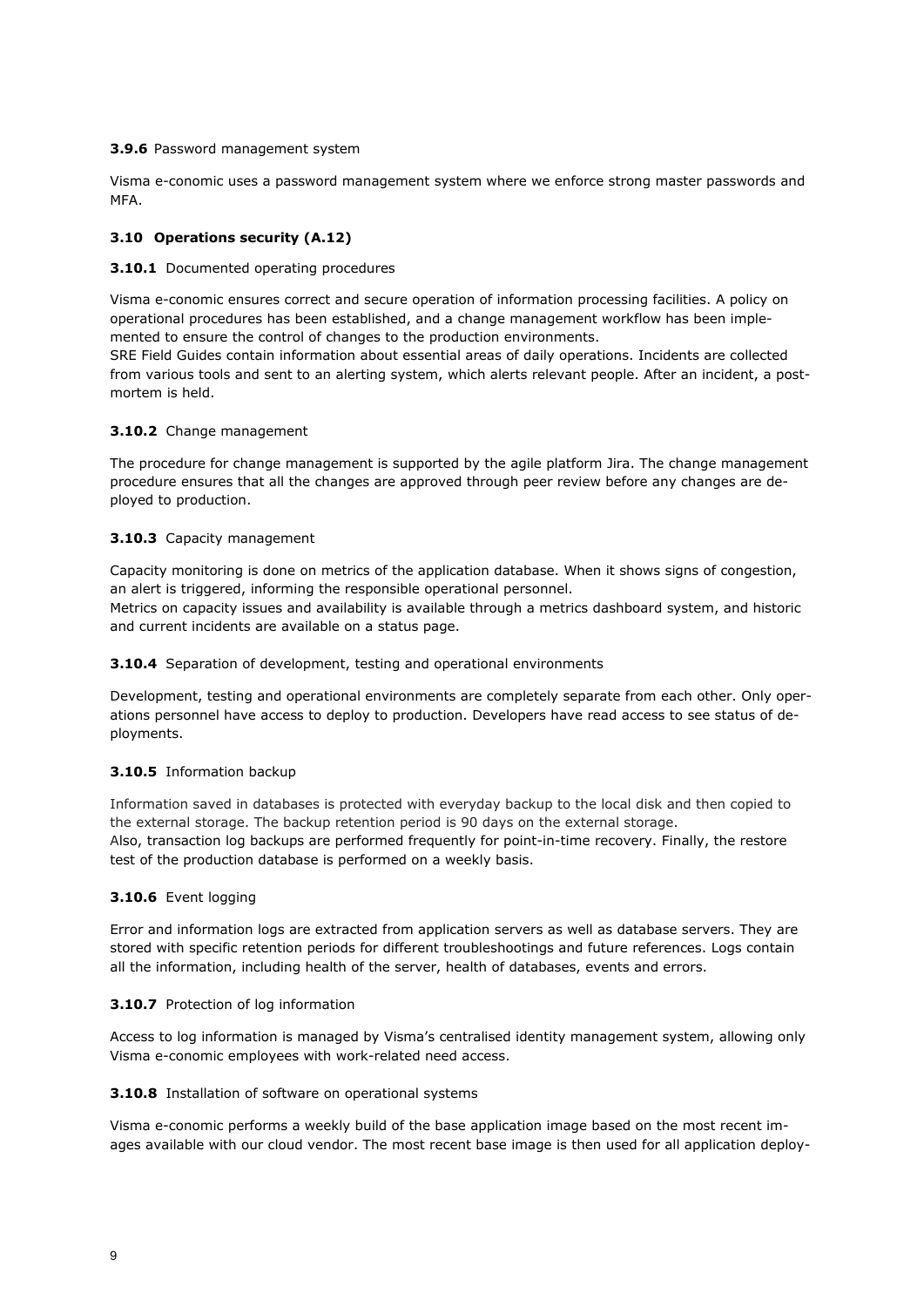ments after completion. This ensures that the latest security patches and updates are applied to all development, test and production environments. Latest software patch installation on database servers is done on quarterly basis with a service window.

#### **3.10.9** Management of technical vulnerabilities

Visma e-conomic minimises the risk of exploitation of technical vulnerabilities by an effective patch procedure as well as regular vulnerability scans of the codebase as well as of the infrastructure.

#### **3.11 Communications security (A.13)**

#### **3.11.1** Network controls

Test, staging and production environments are segmented by separate subnets and by firewall rules and separated from the rest of the Visma e-conomic network. Changes to network infrastructure are handled as peer reviewed code changes.

#### **3.12 System acquisition, development and maintenance (A.14)**

#### **3.12.1** System change control procedures

Visma e-conomic ensures that information systems are designed and implemented according to the system development and security life cycle, which ensures a structured and well-controlled environment. A system development and maintenance policy has been established and implemented and is supported by an established system development and security life cycle (SDLC) and by the use of an established change management workflow.

Large-scale or business-critical roadmap items are discussed and prioritised in the Product Steering Group.

For some projects, a Project Mandate will be written and continuously updated to document major decisions regarding e.g. scope and priorities.

Further documentation on e.g. business logic and (technical) implementation details is done in JIRA, as the high-level Epic is broken down into Stories and Tasks during either ad-hoc sessions or the individual teams' continuous planning and grooming sessions.

#### **3.12.2** Technical review of applications after operating platform changes

Procedures have been implemented to ensure that all changes to the operating platform have been reviewed and tested before these changes are implemented in production. Following the implementation of changes in the production environment, the tests are repeated to verify that the changes have been successful

#### **3.12.3** System security testing

Our development principles secure a high quality through the following steps:

- Analysis, development, code review and test supported by JIRA
- Unit tests
- Coverity automated code scanning test
- Business Acceptance tests use cases for an effective test of standard customer scenarios.

Furthermore, a Manual Application Vulnerability Assessment (Attack & Penetration) test is performed, as a minimum, on an annual basis.

#### **3.13 Supplier relationships (A.15)**

**3.13.1** Monitoring and review of supplier services

A process for supplier acceptance has been established to ensure classification of suppliers and, if applicable, to ensure supplier acceptance of security requirements.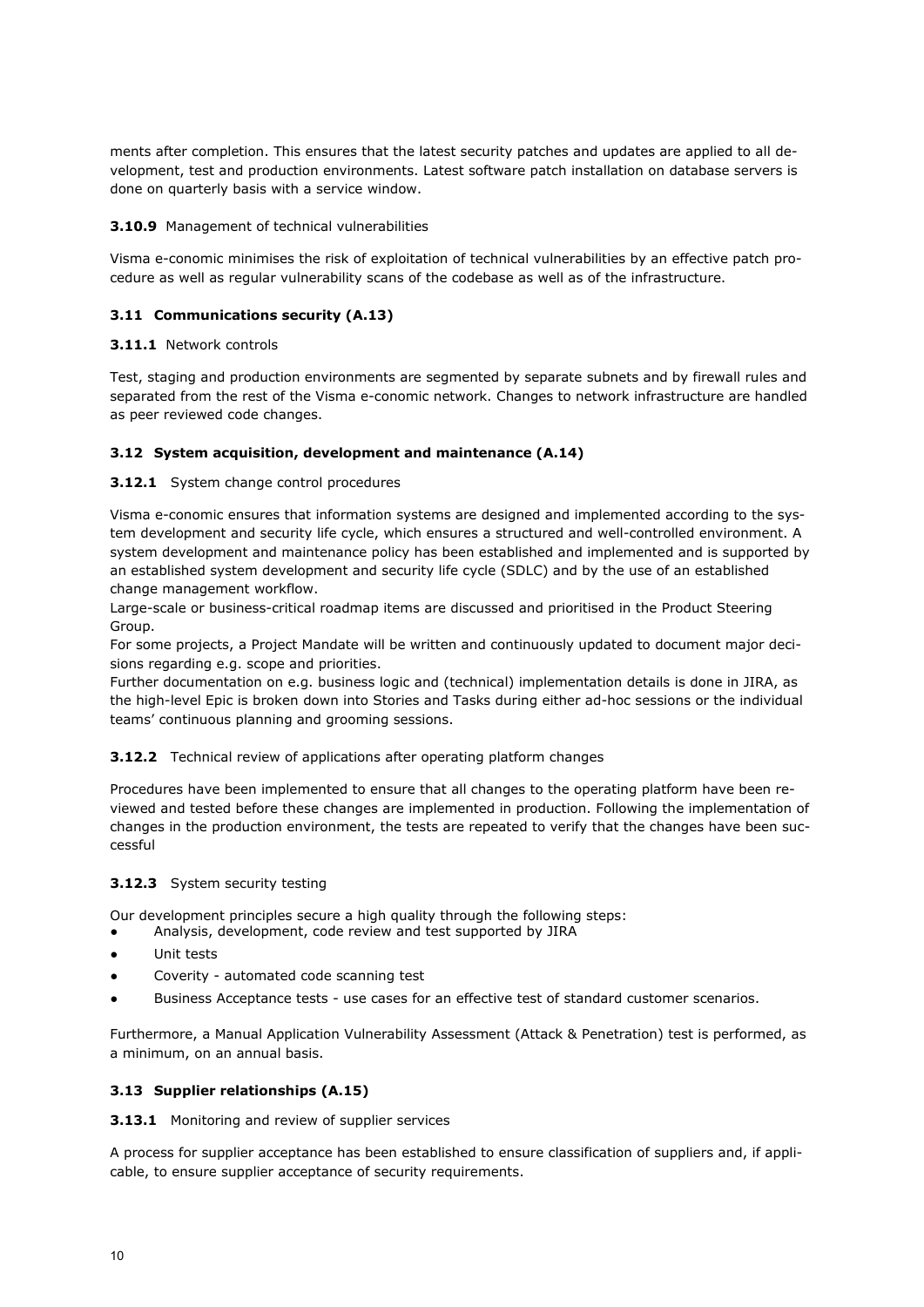Visma e-conomic maintains an agreed level of information security and service delivery in line with supplier agreements by monitoring, reviewing, and auditing supplier service delivery on a regular basis.

#### **3.14 Information security incident management (A.16)**

#### **3.14.1** Responsibilities and procedures

Visma e-conomic ensures a consistent and effective approach to the management of information security or privacy incidents, including communication on security or privacy events and weaknesses. A process for information security or privacy events or weaknesses has been established and implemented. All employees are also required to stay updated with the help of support websites and discussion forums and must respond to alarms from our systems and customers, partners, etc. to detect weaknesses. **3.14.2** Reporting information security events

Reported information security or privacy events and weaknesses are reviewed and classified on a regular basis.

#### **3.15 Complementary user entity controls**

The e-conomic solution is designed on the assumption that certain controls would be implemented and operated effectively by the customer.

In certain situations, the application of specific controls of the customer is necessary to achieve certain control objectives included in this report.

The list below describes additional controls that should be in operation in customer organisation to complement the controls at Visma e-conomic.

The list does not represent, and should not be considered, an exhaustive listing of the control policies and procedures which would provide a basis for the assertions underlying clients' financial statements.

The customers should consider whether the following complementary controls have been implemented and operated effectively at the user organisations:

- Controls to ensure that physical access to the customers premises is restricted to authorised individuals.
- Controls to ensure that the customer organisation has proper control over the use of IDs and passwords that are used for accessing information in the e-conomic solution.
- Controls to ensure that the access rights assignments for the e-conomic solution are provided adequately and in compliance with the user's work-related needs.
- Controls to ensure that the customer organisation takes action on access in case of resignations, retirements, or job rotations.
- Change management processes related to configuration changes, including controls to ensure that configuration changes are authorised, tested and approved.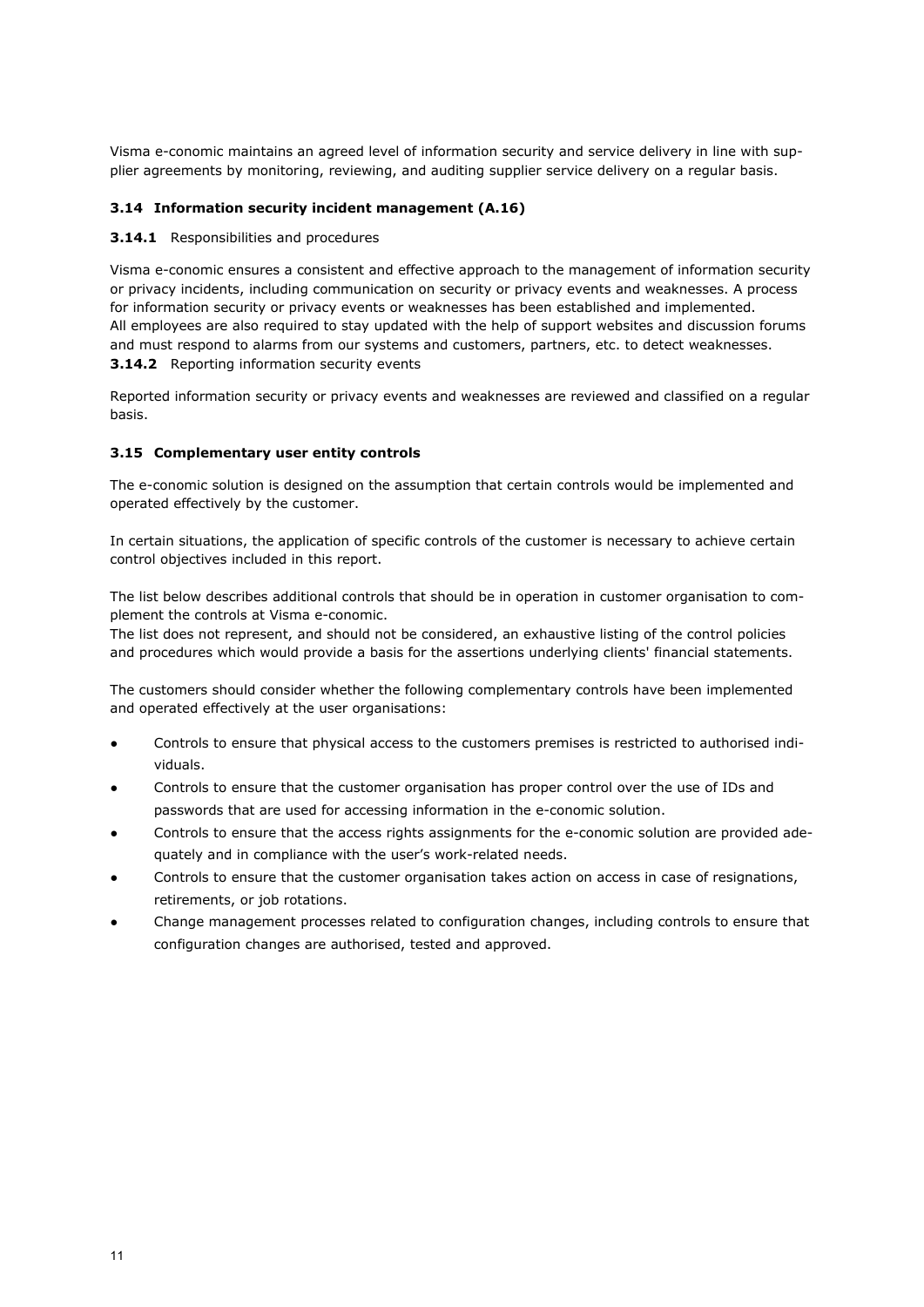## <span id="page-13-0"></span>**4 Controls, control objectives, tests and results hereof**

## **4.1 Introduction**

This report is intended to provide Visma's customers with information about the controls at Visma for economic that may affect the processing of user organisations' transactions and also to provide Visma's customers with information about the design and implementation of the controls that were tested.

This report, when combined with an understanding and assessment of the controls at user organisations, is intended to assist user auditors in (1) planning the audit of user organisations' financial statements and in (2) assessing control risk for assertions in user organisations' financial statements that may be affected by controls at Visma.

Our testing of Visma's controls was restricted to the control objectives and related controls listed in the matrices in this section of the report and was not extended to controls described in the system description but not included in the aforementioned matrices, or to controls that may be in effect at user organisations. It is each user auditor's responsibility to evaluate this information in relation to the controls in place at each user organisation. If certain complementary controls are not in place at user organisations, Visma's controls may not compensate for such weaknesses.

## **4.2 Test of Controls**

| Method                         | <b>Description</b>                                                                                                                                                                                                                                                                                                                                                                           |
|--------------------------------|----------------------------------------------------------------------------------------------------------------------------------------------------------------------------------------------------------------------------------------------------------------------------------------------------------------------------------------------------------------------------------------------|
| Inguiry                        | Interview, i.e., inquiry with selected personnel at Visma                                                                                                                                                                                                                                                                                                                                    |
| Observation                    | Observation of the execution of control                                                                                                                                                                                                                                                                                                                                                      |
| Inspection                     | Review and evaluation of policies, procedures, and documentation con-<br>cerning the performance of the control. This includes reading and evaluat-<br>ing reports and other documentation to assess whether specific controls<br>are designed and implemented. Furthermore, it is assessed whether con-<br>trols are monitored and supervised adequately and at appropriate inter-<br>vals. |
| Re-performance of con-<br>trol | Repetition of the relevant control to verify that the control functions as in-<br>tended.                                                                                                                                                                                                                                                                                                    |

The test of controls performed consist of one or more of the following methods:

## **4.3 Test of Design and Implementation**

Our test of the design and implementation of controls includes such tests as we consider necessary to assess whether those controls performed, and the extent of compliance with them, were sufficient to provide reasonable, but not absolute, assurance that the specific control objectives were achieved throughout the period from 1 January 2020 to 31 December 2020.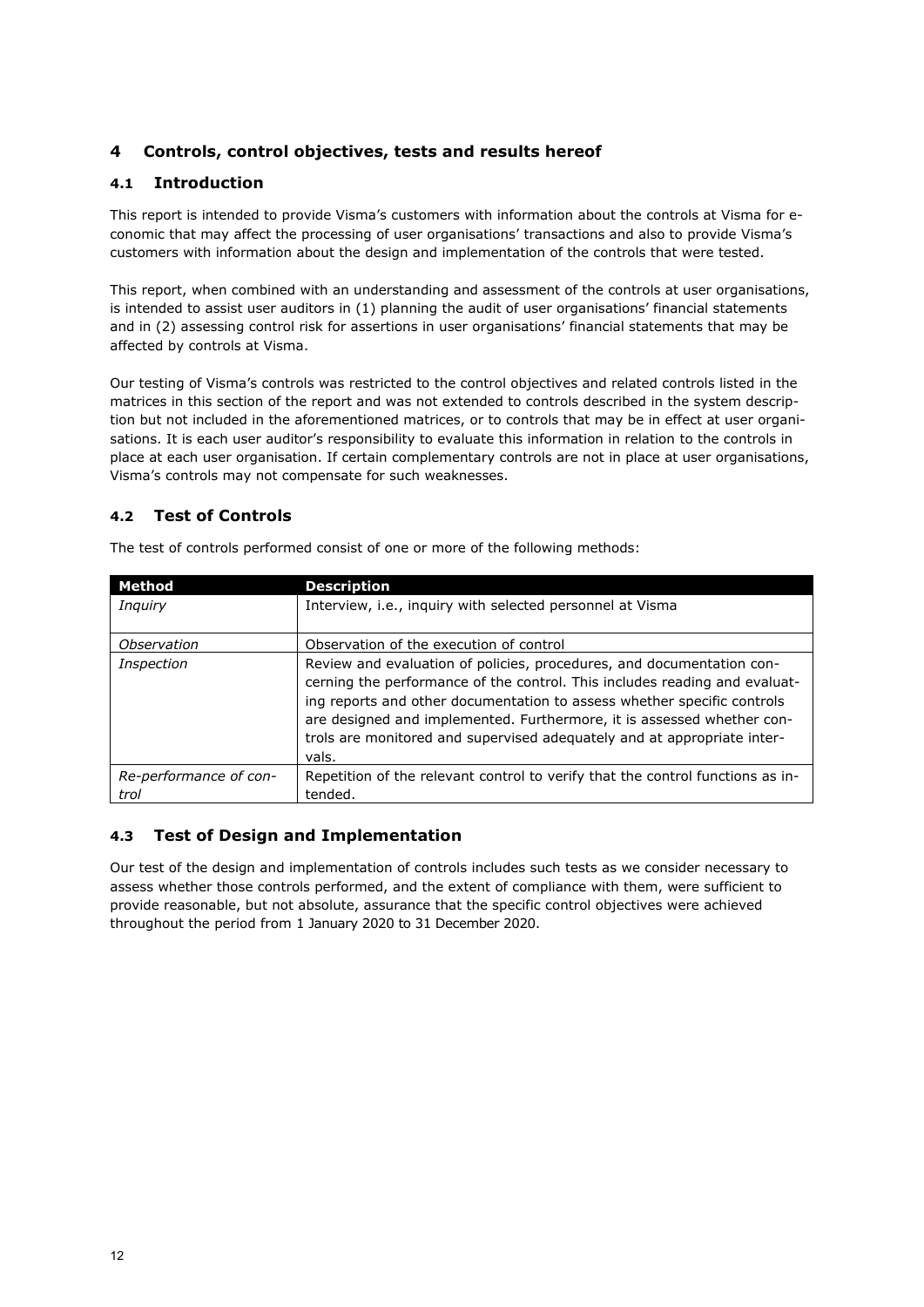## **4.4 Control objectives, controls, and test results**

## **4.4.1** Information Security Policy (A.5)

| <b>Control Area</b>                    | <b>Visma's control activity</b>                                                                                                                         | <b>Test performed by Deloitte</b>             | <b>Test Results</b>  |  |
|----------------------------------------|---------------------------------------------------------------------------------------------------------------------------------------------------------|-----------------------------------------------|----------------------|--|
|                                        | Control objective: To provide management with direction and support for information security in accordance with business requirements and relevant laws |                                               |                      |  |
| and regulations.                       |                                                                                                                                                         |                                               |                      |  |
| A.5.1.1                                | Visma has prepared a management-approved IT se-                                                                                                         | Deloitte inspected the IT security policy to  | No exceptions noted. |  |
| Policies for information security      | curity policy covering relevant information security-                                                                                                   | ascertain that this was reassuringly designed |                      |  |
|                                        | related guidelines. The policy has been published                                                                                                       | and approved by management.                   |                      |  |
|                                        | and communicated to relevant employees.                                                                                                                 |                                               |                      |  |
|                                        |                                                                                                                                                         | Deloitte inspected documentation showing      |                      |  |
|                                        |                                                                                                                                                         | that the IT security policy is communicated   |                      |  |
|                                        |                                                                                                                                                         | to relevant employees.                        |                      |  |
| A.5.1.2                                | Visma has prepared a management-approved risk                                                                                                           | Deloitte inspected the risk assessment to as- | No exceptions noted. |  |
| Risk assessment                        | assessment documenting main risks to the business                                                                                                       | certain that this was reassuringly designed   |                      |  |
|                                        | and service offered. The risk assessment is reviewed                                                                                                    | and approved by management.                   |                      |  |
|                                        | annually or upon significant changes.                                                                                                                   |                                               |                      |  |
| A.5.1.3                                | The IT security policy and the corresponding risk as-                                                                                                   | Deloitte inspected the IT security policy and | No exceptions noted. |  |
| Review of the policies for information | sessment is evaluated annually or upon significant                                                                                                      | the corresponding risk assessment and as-     |                      |  |
| security                               | changes.                                                                                                                                                | sessed that the policy and the risk assess-   |                      |  |
|                                        |                                                                                                                                                         | ment was approved by management.              |                      |  |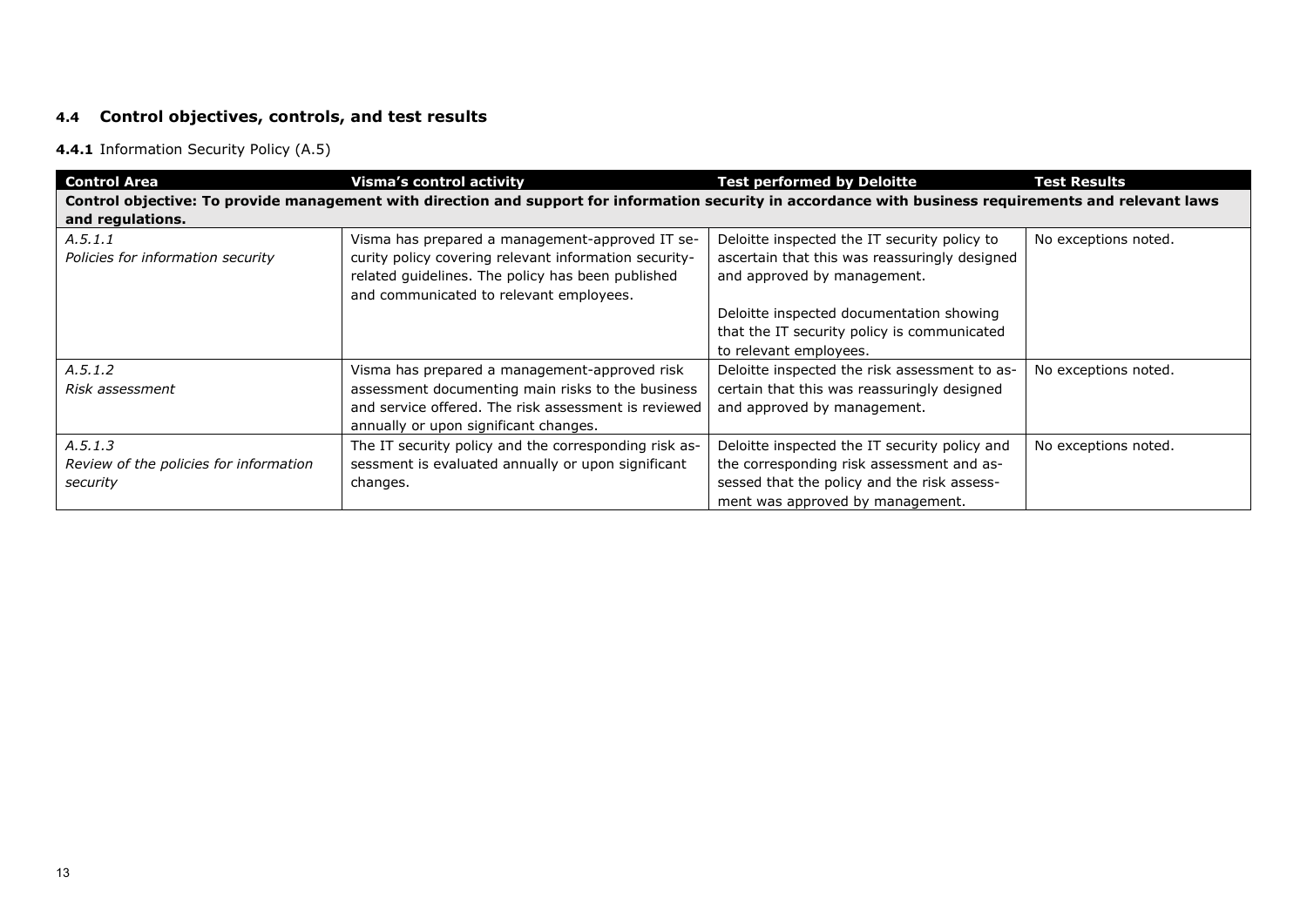**4.4.2** Organisation of Information Security (A.6)

| <b>Control Area</b>                      | Visma's control activity                                                                                                                                     | <b>Test performed by Deloitte</b>            | <b>Test Results</b>  |
|------------------------------------------|--------------------------------------------------------------------------------------------------------------------------------------------------------------|----------------------------------------------|----------------------|
|                                          | Control objective: To establish a management framework to initiate and control the implementation and operation of information security within the organisa- |                                              |                      |
| tion.                                    |                                                                                                                                                              |                                              |                      |
| A.6.1.1                                  | Visma has allocated roles and responsibilities in an                                                                                                         | Deloitte inspected the organisational chart  | No exceptions noted. |
| Information security roles and responsi- | organisational chart, and the employees are familiar                                                                                                         | and through inquiries verified that the em-  |                      |
| bilities                                 | with their tasks and responsibilities to ensure                                                                                                              | ployees understand their tasks and function. |                      |
|                                          | proper handling of security-related activities.                                                                                                              |                                              |                      |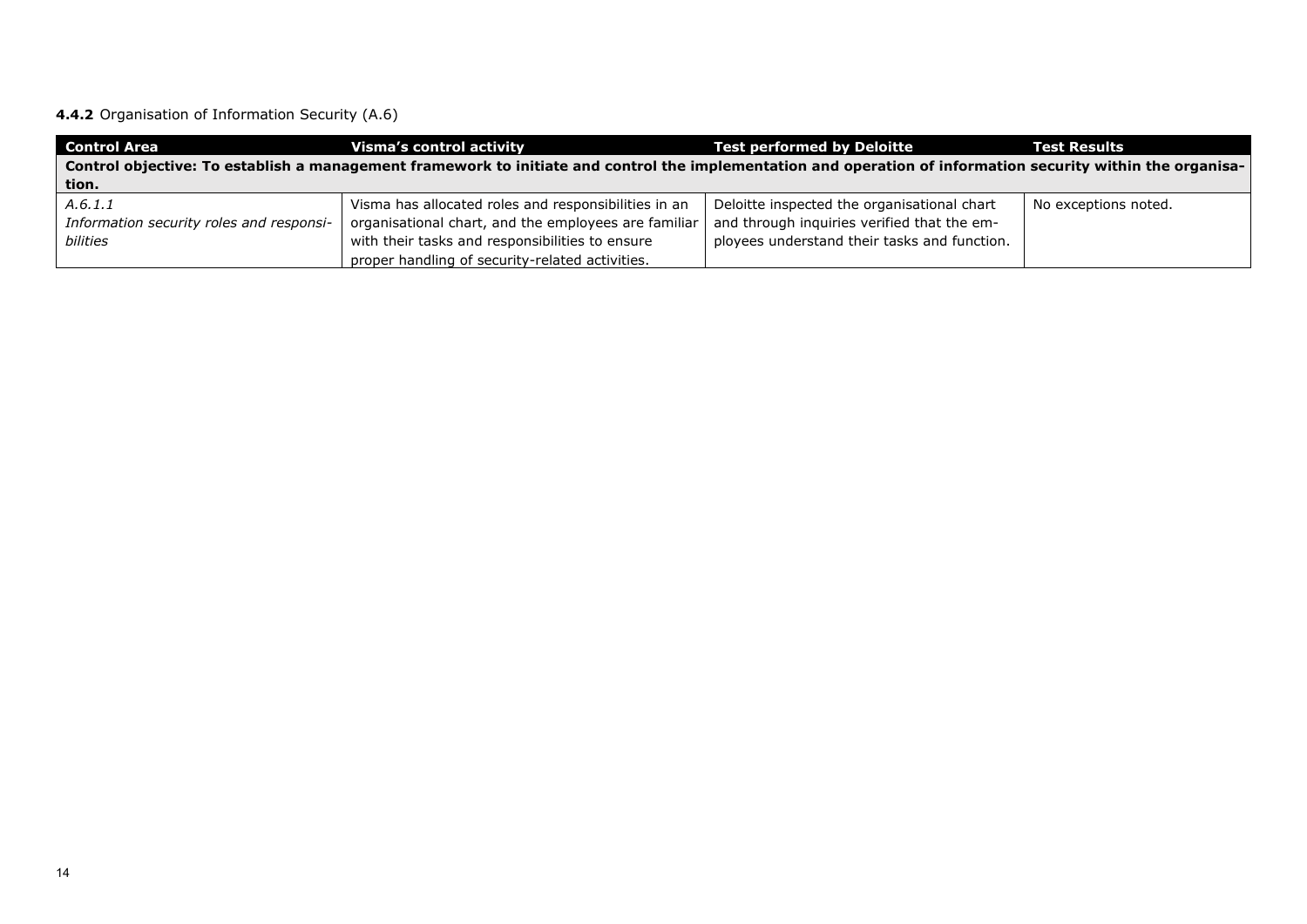**4.4.3** Human resource security (A.7)

| <b>Control Area</b>                    | <b>Visma's control activity</b>                                                                                                                                | <b>Test performed by Deloitte</b>               | <b>Test Results</b>  |  |
|----------------------------------------|----------------------------------------------------------------------------------------------------------------------------------------------------------------|-------------------------------------------------|----------------------|--|
|                                        | Control objective: To ensure that employees and contractors understand their responsibilities and are suitable for the roles for which they are considered. To |                                                 |                      |  |
|                                        | ensure that employees and contractors are aware of and fulfil their information security responsibilities.                                                     |                                                 |                      |  |
| A. 7. 1. 1                             | Visma is screening job applicants to ensure suitable                                                                                                           | Deloitte inspected the procedures used and      | No exceptions noted. |  |
| Screening                              | candidates for the roles intended. Background veri-                                                                                                            | the procedures performed for screening.         |                      |  |
|                                        | fication checks on all candidates for employment                                                                                                               |                                                 |                      |  |
|                                        | are carried out, which involves reference calls.                                                                                                               | Deloitte inquired with key personnel about the  |                      |  |
|                                        |                                                                                                                                                                | process for screening.                          |                      |  |
|                                        | For employees with access to customer systems                                                                                                                  |                                                 |                      |  |
|                                        | and data, a criminal record is obtained prior to the                                                                                                           | Deloitte inquired with key personnel about the  |                      |  |
|                                        | recruitment of the candidate.                                                                                                                                  | process for signing non-disclosure agree-       |                      |  |
|                                        |                                                                                                                                                                | ments.                                          |                      |  |
|                                        | All employment contracts include a non-disclosure                                                                                                              |                                                 |                      |  |
|                                        | agreement covering information related to confiden-                                                                                                            | For a sample of users created in the audit pe-  |                      |  |
|                                        | tial business data.                                                                                                                                            | riod, we have tested that a screening of em-    |                      |  |
|                                        |                                                                                                                                                                | ployees with access to customer systems was     |                      |  |
|                                        |                                                                                                                                                                | conducted prior to employment.                  |                      |  |
| A.7.2.2                                | Visma conducts training related to information se-                                                                                                             | Deloitte inspected the latest training material | No exceptions noted. |  |
| Information security awareness, educa- | curity through onboarding sessions with new em-                                                                                                                | used for training of new employees.             |                      |  |
| tion and training                      | ployees.                                                                                                                                                       |                                                 |                      |  |
|                                        |                                                                                                                                                                | Deloitte obtained and inspected documenta-      |                      |  |
|                                        |                                                                                                                                                                | tion in order to ascertain that employees par-  |                      |  |
|                                        |                                                                                                                                                                | ticipate in information security awareness      |                      |  |
|                                        |                                                                                                                                                                | training.                                       |                      |  |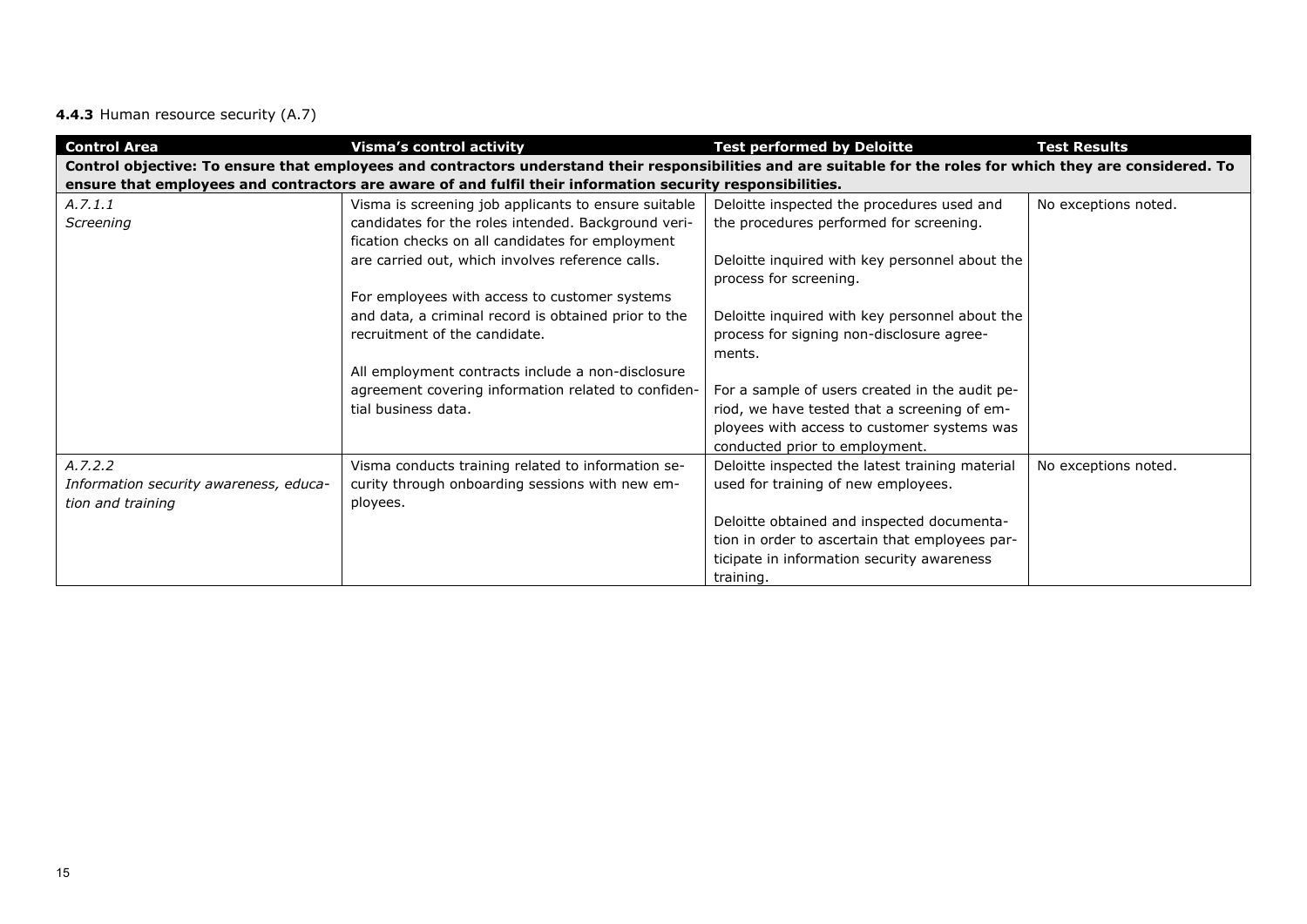## **4.4.4** Access control (A.9)

| <b>Control Area</b>                    | <b>Visma's control activity</b>                                                                                 | <b>Test performed by Deloitte</b>              | <b>Test Results</b>  |
|----------------------------------------|-----------------------------------------------------------------------------------------------------------------|------------------------------------------------|----------------------|
|                                        | Control objective: To limit access to information and information processing facilities.                        |                                                |                      |
| A.9.1.1                                | An access control policy is established, documented                                                             | Deloitte inspected that an access control pol- | No exceptions noted. |
| Access control policy                  | and reviewed based on business and information                                                                  | icy is established.                            |                      |
|                                        | security requirements.                                                                                          |                                                |                      |
|                                        |                                                                                                                 | Deloitte verified for a sample of users that   |                      |
|                                        |                                                                                                                 | access to e-conomic has been granted in ac-    |                      |
|                                        |                                                                                                                 | cordance with the implemented policy.          |                      |
|                                        | Control objective: To ensure authorised user access and to prevent unauthorised access to systems and services. |                                                |                      |
| A.9.2.2                                | A formal user access procedure is implemented to                                                                | Deloitte inspected that a procedure for user   | No exceptions noted. |
| User access provisioning               | ensure that access rights are allocated based on po-                                                            | provisioning is in place.                      |                      |
|                                        | sition and department.                                                                                          |                                                |                      |
|                                        |                                                                                                                 | Deloitte observed that a system is used for    |                      |
|                                        |                                                                                                                 | user access provisioning.                      |                      |
|                                        |                                                                                                                 |                                                |                      |
|                                        |                                                                                                                 | Deloitte verified for a sample of users that   |                      |
|                                        |                                                                                                                 | the process for user access provisioning has   |                      |
|                                        |                                                                                                                 | been implemented and operating in accord-      |                      |
|                                        |                                                                                                                 | ance with the procedure.                       |                      |
| A.9.2.5                                | A formal access procedure is implemented to en-                                                                 | Deloitte inspected the procedures for grant-   | No exceptions noted. |
| Review of user access rights           | sure that time-based token access to the production                                                             | ing time-based token access to Visma e-co-     |                      |
|                                        | environment must be reviewed and verified at each                                                               | nomic production environment.                  |                      |
|                                        | request by the corresponding service owner.                                                                     |                                                |                      |
|                                        |                                                                                                                 | Deloitte observed that a system is used for    |                      |
|                                        | User access provisions for users with access to cus-                                                            | requesting time-based token access.            |                      |
|                                        | tomer data or systems are managed by a system,                                                                  |                                                |                      |
|                                        | which is based on requesting time-based tokens.                                                                 | Deloitte verified for a sample of users that   |                      |
|                                        |                                                                                                                 | the process for time-based access has been     |                      |
|                                        | Requests are approved by immediate manager.                                                                     | implemented and operating in accordance        |                      |
|                                        |                                                                                                                 | with the procedure.                            |                      |
| A.9.2.6                                | Visma has established a procedure for closing user                                                              | Deloitte inspected the procedures for removal  | No exceptions noted. |
| Removal or adjustment of access rights | accounts or disabling users. HR is notified, and they                                                           | or adjustment of access rights.                |                      |
|                                        | subsequently close the internal directory accounts.                                                             |                                                |                      |
|                                        | Disabling the user in the directory will prevent the                                                            | Deloitte verified for a sample of users that   |                      |
|                                        | user from accessing development-related systems.                                                                | the process for closing down users has been    |                      |
|                                        |                                                                                                                 | implemented and operating in accordance        |                      |
|                                        |                                                                                                                 | with the procedure.                            |                      |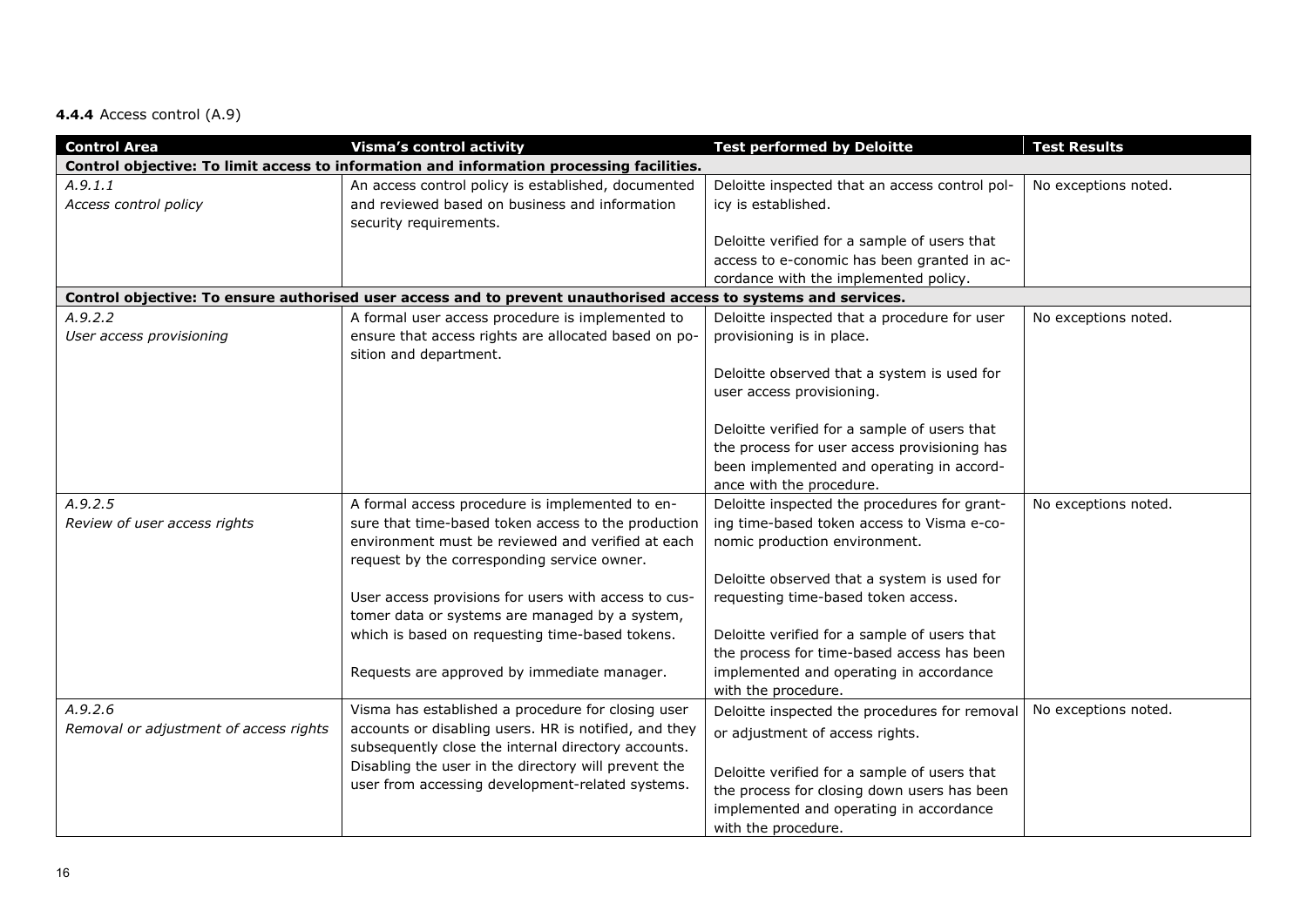| <b>Control Area</b>                   | <b>Visma's control activity</b>                                                                                                                                                                                                                                                                                                   | <b>Test performed by Deloitte</b>                                                                                                                                                                                                                                                                                                               | <b>Test Results</b>  |  |  |
|---------------------------------------|-----------------------------------------------------------------------------------------------------------------------------------------------------------------------------------------------------------------------------------------------------------------------------------------------------------------------------------|-------------------------------------------------------------------------------------------------------------------------------------------------------------------------------------------------------------------------------------------------------------------------------------------------------------------------------------------------|----------------------|--|--|
|                                       | Control objective: To prevent unauthorised access to systems and applications.                                                                                                                                                                                                                                                    |                                                                                                                                                                                                                                                                                                                                                 |                      |  |  |
| A.9.4.2<br>Secure log-on procedures   | A password policy has been established in Visma's<br>information security policy.                                                                                                                                                                                                                                                 | Deloitte inspected the procedures for use of<br>passwords.                                                                                                                                                                                                                                                                                      | No exceptions noted. |  |  |
|                                       | Passwords are configured as follows.<br>Password length regular user: 15 characters<br>Password length admin user: 20 characters<br>Change on the first login: Yes<br>Multi-Factor Authentication: Mandatory when<br>supported by the system and mandatory for all<br>new systems.<br>Change Interval: When a password breach has | Deloitte inspected the password settings on<br>Windows AD and the password tool '1pass-<br>word' in order to ascertain whether pass-<br>words have been configured in alignment<br>with policies.<br>Deloitte inspected that administrative pass-<br>words are handled through the password tool                                                |                      |  |  |
| A.9.4.3<br>Password management system | been detected.<br>Password management systems are interactive and<br>ensure passwords of good quality.                                                                                                                                                                                                                            | '1password'.<br>Deloitte inspected procedures for administra-<br>tive passwords.<br>On a sample basis, Deloitte inspected that<br>administrative passwords are handled<br>through the tool '1password'.<br>On sample basis, Deloitte inspected '1pass-<br>word' in order to ensure storage of pass-<br>words, access and password requirements. | No exceptions noted. |  |  |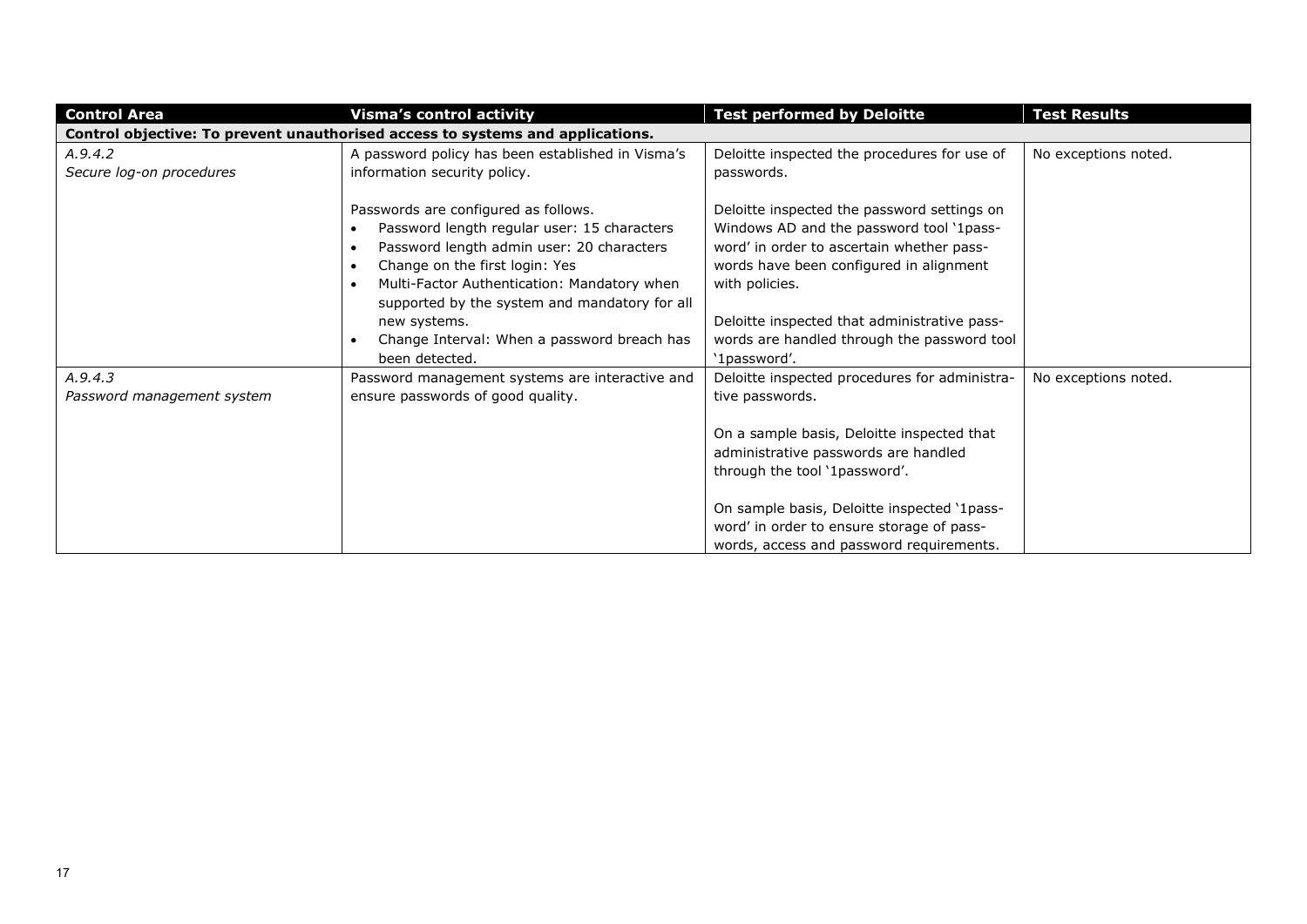## **4.4.5** Operations security (A.12)

| <b>Control Area</b>                                                | <b>Visma's control activity</b>                                                                                                                                                                                                                 | <b>Test performed by Deloitte</b>                                                                                                                                                                                                                                                                                                                                                                                                                                                                                                            | <b>Test Results</b>  |
|--------------------------------------------------------------------|-------------------------------------------------------------------------------------------------------------------------------------------------------------------------------------------------------------------------------------------------|----------------------------------------------------------------------------------------------------------------------------------------------------------------------------------------------------------------------------------------------------------------------------------------------------------------------------------------------------------------------------------------------------------------------------------------------------------------------------------------------------------------------------------------------|----------------------|
|                                                                    | Control objective: To ensure correct and secure operations of information processing facilities.                                                                                                                                                |                                                                                                                                                                                                                                                                                                                                                                                                                                                                                                                                              |                      |
| A.12.1.1<br>Documented operation procedures                        | Visma has written guidelines and procedures for<br>operations, development and maintenance of sys-<br>tems.                                                                                                                                     | Deloitte inspected and reviewed the proce-<br>dures that are in place at Visma.                                                                                                                                                                                                                                                                                                                                                                                                                                                              | No exceptions noted. |
| A.12.1.2<br>Change management                                      | Visma has defined change management proce-<br>dures regarding secure development, test and de-<br>ployment processes.                                                                                                                           | Deloitte inspected the procedures for change<br>management and that they cover considera-<br>tions on secure development, test and deploy-<br>ment.<br>Deloitte verified for a sample of changes that<br>the process for change management has been                                                                                                                                                                                                                                                                                          | No exceptions noted. |
|                                                                    |                                                                                                                                                                                                                                                 | implemented and operating in accordance with<br>the procedure.                                                                                                                                                                                                                                                                                                                                                                                                                                                                               |                      |
| A.12.1.3<br>Capacity management                                    | Visma has implemented a process for capacity<br>management, which is supported by various tools<br>to monitor capacity and operational errors.<br>Visma has established a status page in e-conomic<br>showing historical and current incidents. | Deloitte inspected the procedure concerning<br>monitoring and adjustment of capacity to en-<br>sure availability.<br>On a sample basis, inspected the use of tools<br>for monitoring.<br>Deloitte inspected e-conomic status page<br>showing incident reporting to customers re-<br>garding capacity monitoring.<br>Deloitte verified for a sample of capacity<br>alarms that the process for monitoring and ad-<br>justment of capacity to ensure availability has<br>been implemented and operating in accord-<br>ance with the procedure. | No exceptions noted. |
| A.12.1.4                                                           | Visma has separated development, test and pro-                                                                                                                                                                                                  | Deloitte inspected documentation showing sep-                                                                                                                                                                                                                                                                                                                                                                                                                                                                                                | No exceptions noted. |
| Separation of development, testing and<br>operational environments | duction environments on different servers.                                                                                                                                                                                                      | aration of development, testing and operating<br>environments.                                                                                                                                                                                                                                                                                                                                                                                                                                                                               |                      |
| Control objective: To protect against loss of data.                |                                                                                                                                                                                                                                                 |                                                                                                                                                                                                                                                                                                                                                                                                                                                                                                                                              |                      |
| A.12.3.1<br>Information backup                                     | Visma has established backup procedures for e-<br>conomic.                                                                                                                                                                                      | Deloitte inspected the backup procedures to<br>assess whether backup procedures are ade-<br>quate.                                                                                                                                                                                                                                                                                                                                                                                                                                           | No exceptions noted. |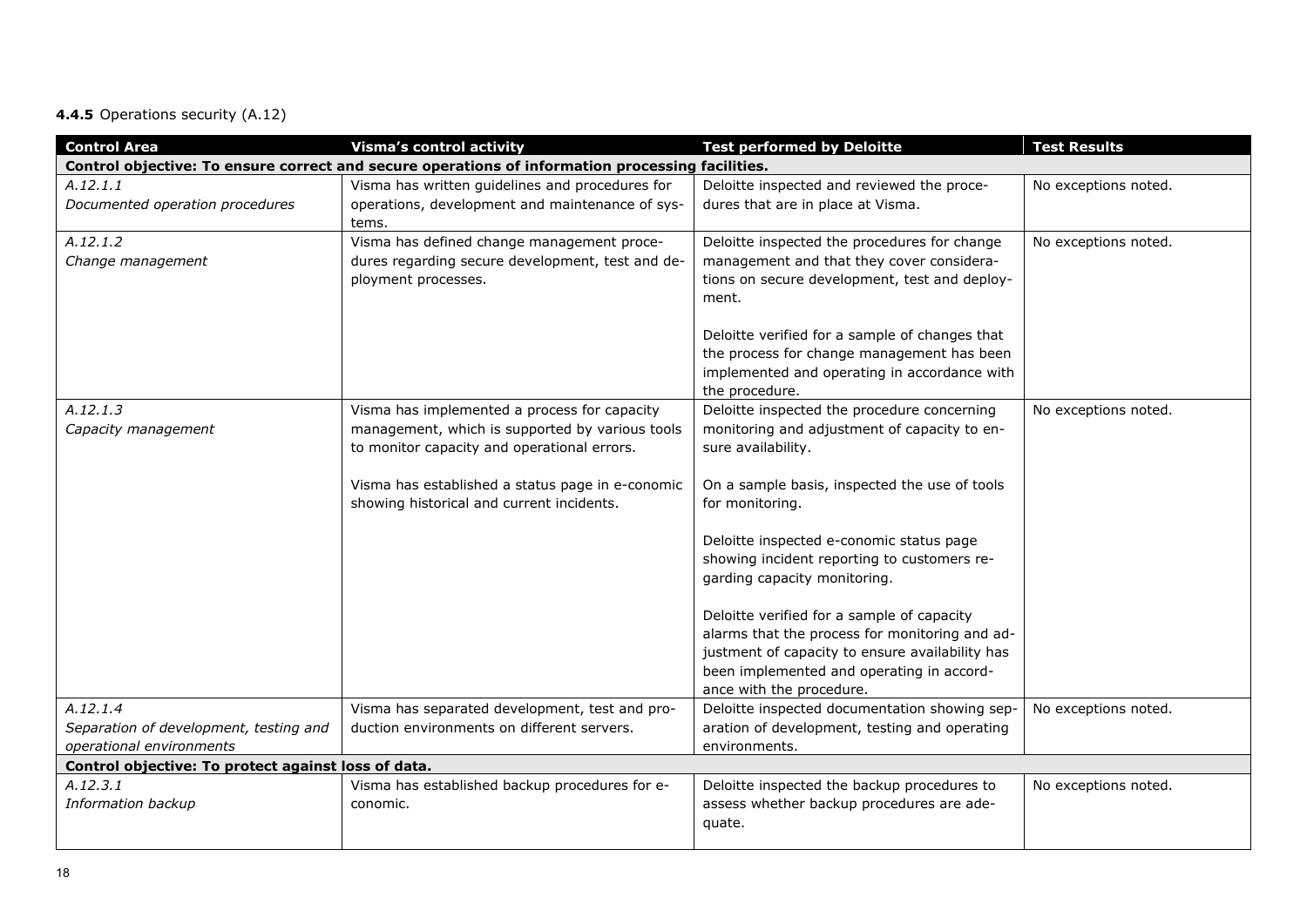| <b>Control Area</b>                                                | <b>Visma's control activity</b>                     | <b>Test performed by Deloitte</b>               | <b>Test Results</b>             |
|--------------------------------------------------------------------|-----------------------------------------------------|-------------------------------------------------|---------------------------------|
|                                                                    | Restoration of data from backup systems is tested   | Deloitte inspected documentation regarding      |                                 |
|                                                                    | regularly.                                          | the backup configurations to assess whether     |                                 |
|                                                                    |                                                     | these are implemented in accordance with the    |                                 |
|                                                                    | Backups are stored locally as well as externally at | backup procedures.                              |                                 |
|                                                                    | another geographical and secure location.           |                                                 |                                 |
|                                                                    |                                                     | Deloitte verified for a sample of restore tests |                                 |
|                                                                    |                                                     | that restore from backup has been performed     |                                 |
|                                                                    |                                                     | in accordance with the procedure.               |                                 |
| Control objective: To record events and generate evidence.         |                                                     |                                                 |                                 |
| A.12.4.1                                                           | Event logging of user activity, exceptions and er-  | Deloitte assessed the log mechanisms and pro-   | We have noted that no formal    |
| Event logging                                                      | rors is enabled and stored with specific retention  | cedures regarding security logging in general.  | procedure is in place to ensure |
|                                                                    | periods, for the sake of future studies and moni-   |                                                 | that logs are proactively re-   |
|                                                                    | toring of access control.                           | Deloitte inspected for a sample of user logs to | viewed. We have been in-        |
|                                                                    |                                                     | verify that user access is logged.              | formed that logs are reviewed   |
|                                                                    |                                                     |                                                 | upon errors and troubleshoot-   |
|                                                                    |                                                     |                                                 | ing.                            |
|                                                                    |                                                     |                                                 |                                 |
|                                                                    |                                                     |                                                 | No further exceptions noted.    |
| A.12.4.2                                                           | Logging facilities are protected from unauthorised  | Deloitte inquired with key personnel whether    | No exceptions noted.            |
| Protection of log information                                      | access by the security measures established on      | procedures are in place for safeguarding logs.  |                                 |
|                                                                    | the servers.                                        |                                                 |                                 |
|                                                                    |                                                     | On a sample basis, Deloitte has inspected that  |                                 |
|                                                                    | Access to log information is limited by the operat- | only employees with a work-related need have    |                                 |
|                                                                    | ing system's user control on the machines where     | access to the logs.                             |                                 |
|                                                                    | data is stored.                                     |                                                 |                                 |
|                                                                    |                                                     | Deloitte verified for a sample that the process |                                 |
|                                                                    | Access to log information is granted by time-       | for time-based access has been implemented      |                                 |
|                                                                    | based tokens and is restricted with view access.    | and operating in accordance with the proce-     |                                 |
|                                                                    |                                                     | dure.                                           |                                 |
| Control objective: To ensure the integrity of operational systems. |                                                     |                                                 |                                 |
| A.12.5.1                                                           | Software installations on operating software is up- | Deloitte inquired with key personnel whether    | No exceptions noted.            |
| Installation of software on operational                            | dated weekly with most recent updates that are      | procedures are in place for patch manage-       |                                 |
| systems                                                            | supported by the supplier.                          | ment.                                           |                                 |
|                                                                    |                                                     |                                                 |                                 |
|                                                                    |                                                     | Deloitte verified for a sample of patches that  |                                 |
|                                                                    |                                                     | the installation and upgrade are performed in   |                                 |
|                                                                    |                                                     | accordance with the procedure.                  |                                 |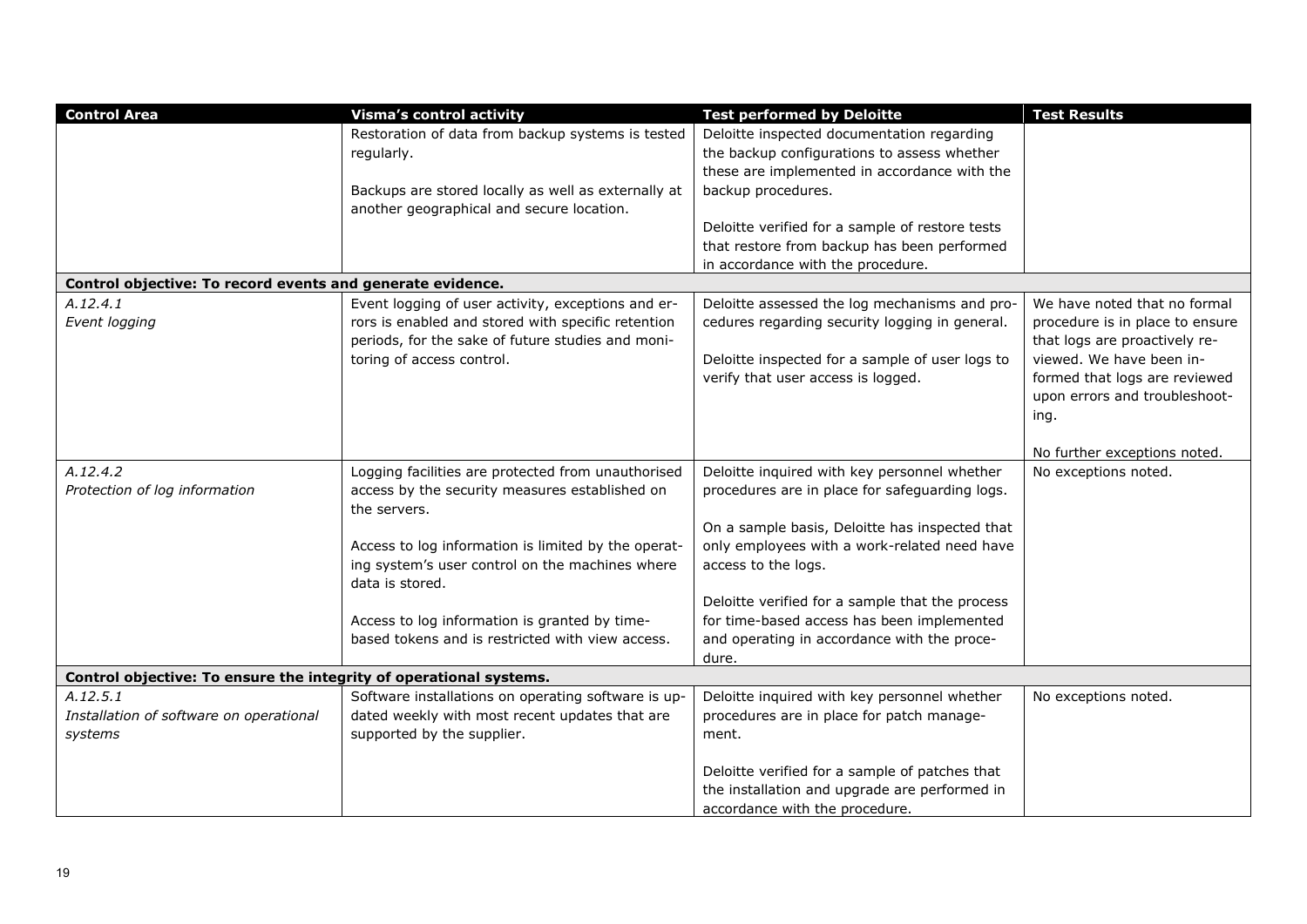| <b>Control Area</b>                                                      | <b>Visma's control activity</b>                    | <b>Test performed by Deloitte</b>                 | <b>Test Results</b>  |
|--------------------------------------------------------------------------|----------------------------------------------------|---------------------------------------------------|----------------------|
| Control objective: To prevent exploitation of technical vulnerabilities. |                                                    |                                                   |                      |
| A.12.6.1                                                                 | Information about technical vulnerabilities on e-  | Deloitte inspected the procedures for monitor-    | No exceptions noted. |
| Management of technical vulnerabilities                                  | conomic shall be obtained in a timely fashion, the | ing and handling technical vulnerabilities for e- |                      |
|                                                                          | organisation's exposure to such vulnerabilities is | conomic.                                          |                      |
|                                                                          | evaluated and appropriate measures are taken to    |                                                   |                      |
|                                                                          | address the associated risks.                      | Deloitte inspected documentation for a sample     |                      |
|                                                                          |                                                    | of vulnerability scans performed, and evalu-      |                      |
|                                                                          |                                                    | ated that appropriate measures are taken to       |                      |
|                                                                          |                                                    | deal with associated risks.                       |                      |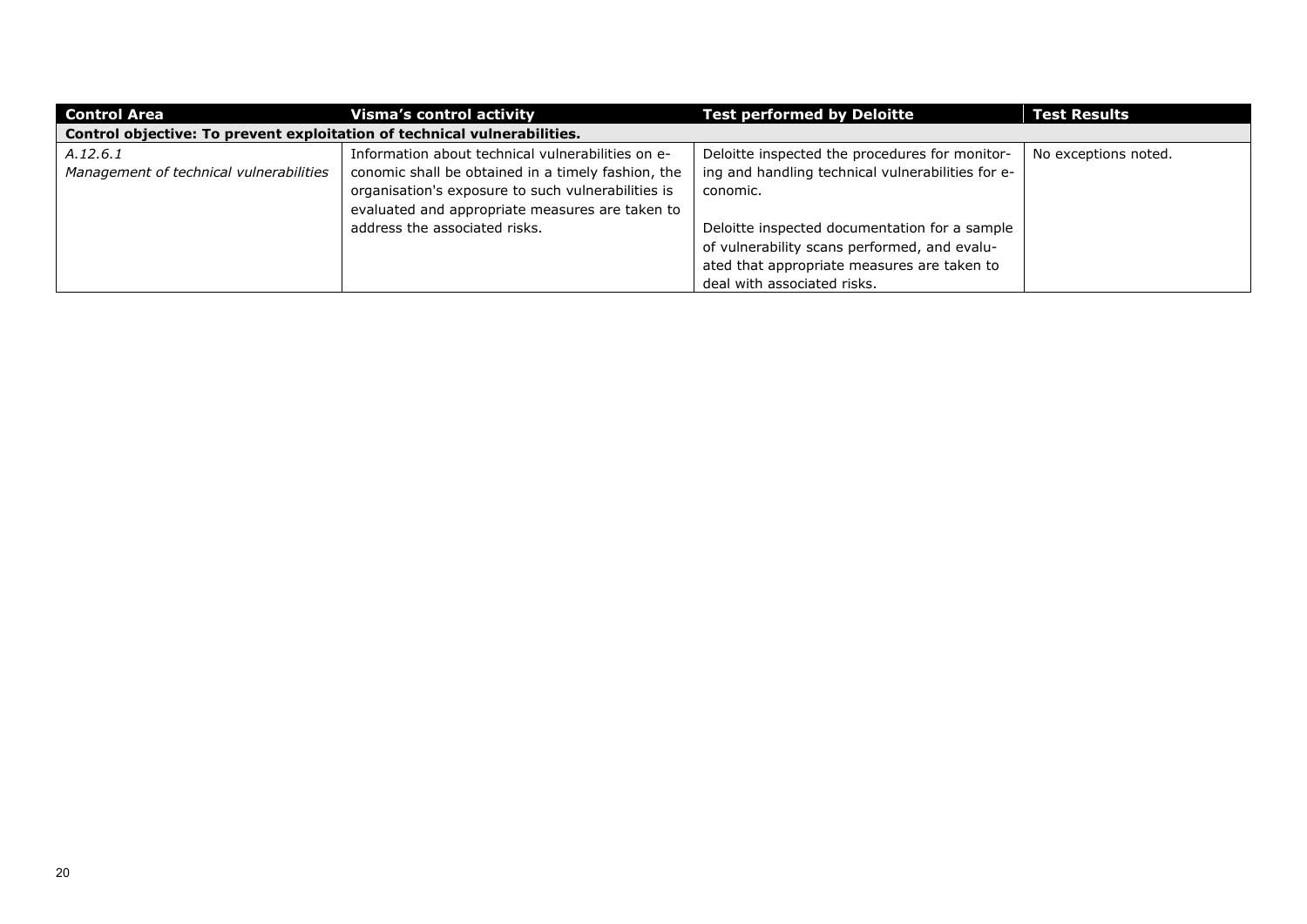## **4.4.6** Communications security (A.13)

| <b>Control Area</b>     | <b>Visma's control activity</b>                                                                                              | <b>Test performed by Deloitte</b>              | <b>Test Results</b>  |
|-------------------------|------------------------------------------------------------------------------------------------------------------------------|------------------------------------------------|----------------------|
|                         | Control objective: To ensure the protection of information in networks and its supporting information processing facilities. |                                                |                      |
| A.13.1.1                | Visma has secured the network to avoid unauthor-                                                                             | Deloitte inspected the procedure for manage-   | No exceptions noted. |
| Network controls        | ised access, through access control and separation                                                                           | ment and control of the network.               |                      |
|                         | of network services.                                                                                                         |                                                |                      |
|                         |                                                                                                                              | On a sample basis, Deloitte inspected imple-   |                      |
|                         | Network firewalls are installed to protect infor-                                                                            | mented network controls to assess whether      |                      |
|                         | mation in e-conomic.                                                                                                         | they are in accordance with implemented pro-   |                      |
|                         |                                                                                                                              | cedures.                                       |                      |
|                         | Changes to network infrastructure are handled as                                                                             |                                                |                      |
|                         | peer reviewed code changes.                                                                                                  | Deloitte inspected documentation of firewall   |                      |
|                         |                                                                                                                              | rules implemented in e-conomic.                |                      |
|                         |                                                                                                                              |                                                |                      |
|                         |                                                                                                                              | Deloitte verified for a sample of changes to   |                      |
|                         |                                                                                                                              | network infrastructure has been reviewed and   |                      |
|                         |                                                                                                                              | approved by peer review prior to deployment.   |                      |
| A.13.1.3                | The network is configured into separate networks                                                                             | Deloitte inspected the segregation of networks | No exceptions noted. |
| Segregation in networks | for production and guest networks. The production                                                                            | and verified that access to the wireless net-  |                      |
|                         | network does not allow for access from within the                                                                            | work requires a username and a password.       |                      |
|                         | guest network. Wireless network access requires a                                                                            |                                                |                      |
|                         | valid username and password as well as the use                                                                               | Deloitte inspected documentation for the seg-  |                      |
|                         | of authorised equipment.                                                                                                     | regation of networks in subnets.               |                      |
|                         |                                                                                                                              |                                                |                      |
|                         | Visma has segregated the network into subnets                                                                                |                                                |                      |
|                         | covering internal-, staging-, sandbox- and produc-                                                                           |                                                |                      |
|                         | tion environments.                                                                                                           |                                                |                      |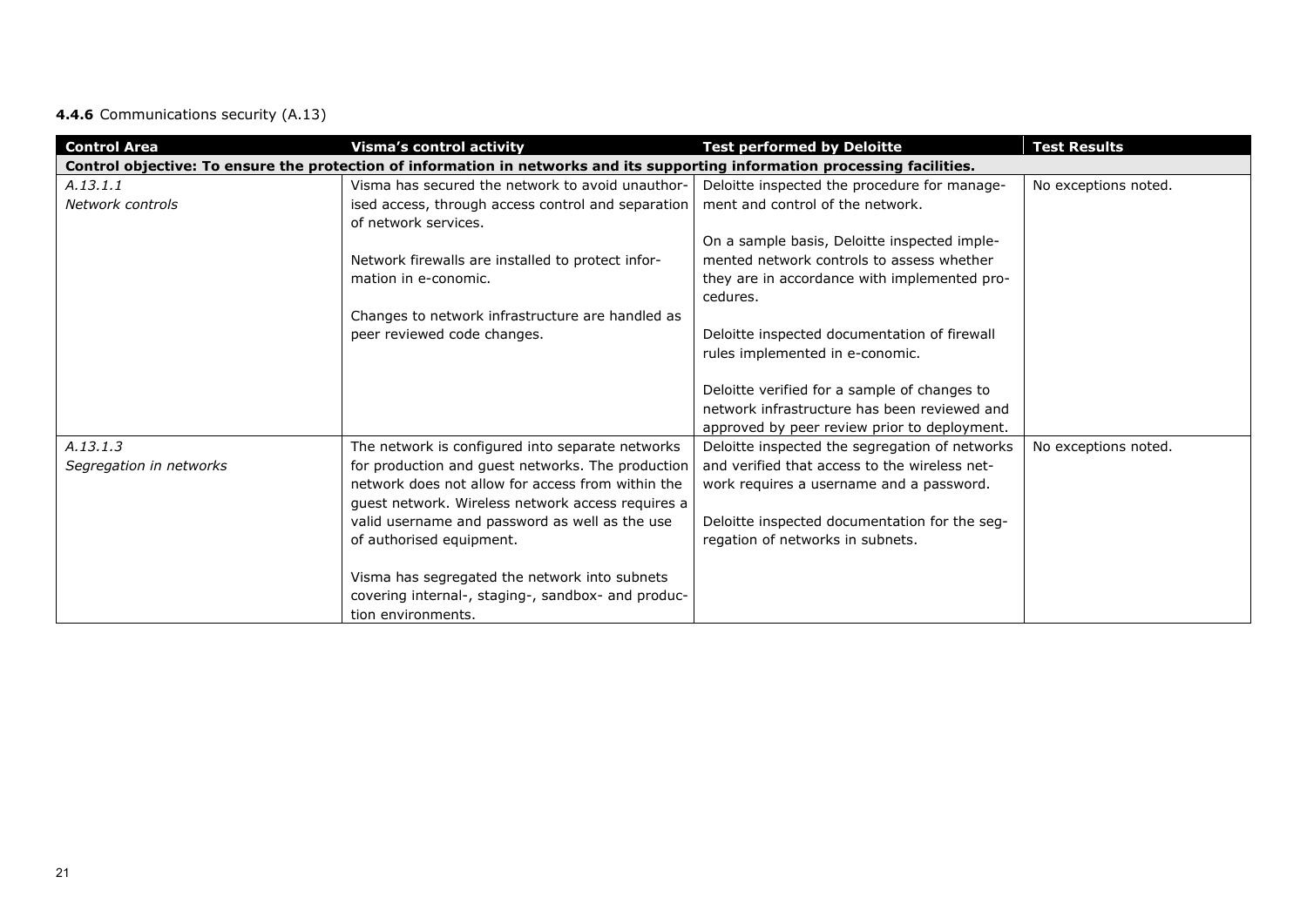## **4.4.7** System acquisition, development and maintenance (A.14)

| <b>Control Area</b>                    | <b>Visma's control activity</b>                                                                                                             | <b>Test performed by Deloitte</b>              | <b>Test Results</b>  |
|----------------------------------------|---------------------------------------------------------------------------------------------------------------------------------------------|------------------------------------------------|----------------------|
|                                        | Control objective: To ensure that information security is designed and implemented within the development lifecycle of information systems. |                                                |                      |
| A.14.2.2                               | Visma has defined a system change control proce-                                                                                            | Deloitte inspected that a system change con-   | No exceptions noted. |
| System change control procedures       | dure, which is supported by workflows in the                                                                                                | trol procedure is in place.                    |                      |
|                                        | change management system, ensuring that each                                                                                                |                                                |                      |
|                                        | step is documented.                                                                                                                         | Deloitte verified for a sample of changes that |                      |
|                                        |                                                                                                                                             | the change management flow was imple-          |                      |
|                                        |                                                                                                                                             | mented and documented in accordance with       |                      |
|                                        |                                                                                                                                             | the procedure.                                 |                      |
| A.14.2.3                               | Changes to e-conomic are tested in order to en-                                                                                             | Deloitte inspected that a procedure for tech-  | No exceptions noted. |
| Technical review of applications after | sure that the change does not affect the operation                                                                                          | nical review of applications after operating   |                      |
| operating platform changes             | or the security.                                                                                                                            | platform changes is in place.                  |                      |
|                                        |                                                                                                                                             |                                                |                      |
|                                        |                                                                                                                                             | Deloitte inspected documentation for a sample  |                      |
|                                        |                                                                                                                                             | of changes and assessed that it successfully   |                      |
|                                        |                                                                                                                                             | passed the tests before implementation.        |                      |
| A.14.2.8                               | Visma has established procedures for securing                                                                                               | Deloitte inspected the procedures for security | No exceptions noted. |
| System security testing                | functionality testing during development for e-co-                                                                                          | testing related to development tasks.          |                      |
|                                        | nomic.                                                                                                                                      |                                                |                      |
|                                        |                                                                                                                                             | Deloitte verified for a sample of changes that |                      |
|                                        |                                                                                                                                             | the change has been formally tested and ap-    |                      |
|                                        |                                                                                                                                             | proved before the change is moved to the live  |                      |
|                                        |                                                                                                                                             | environment.                                   |                      |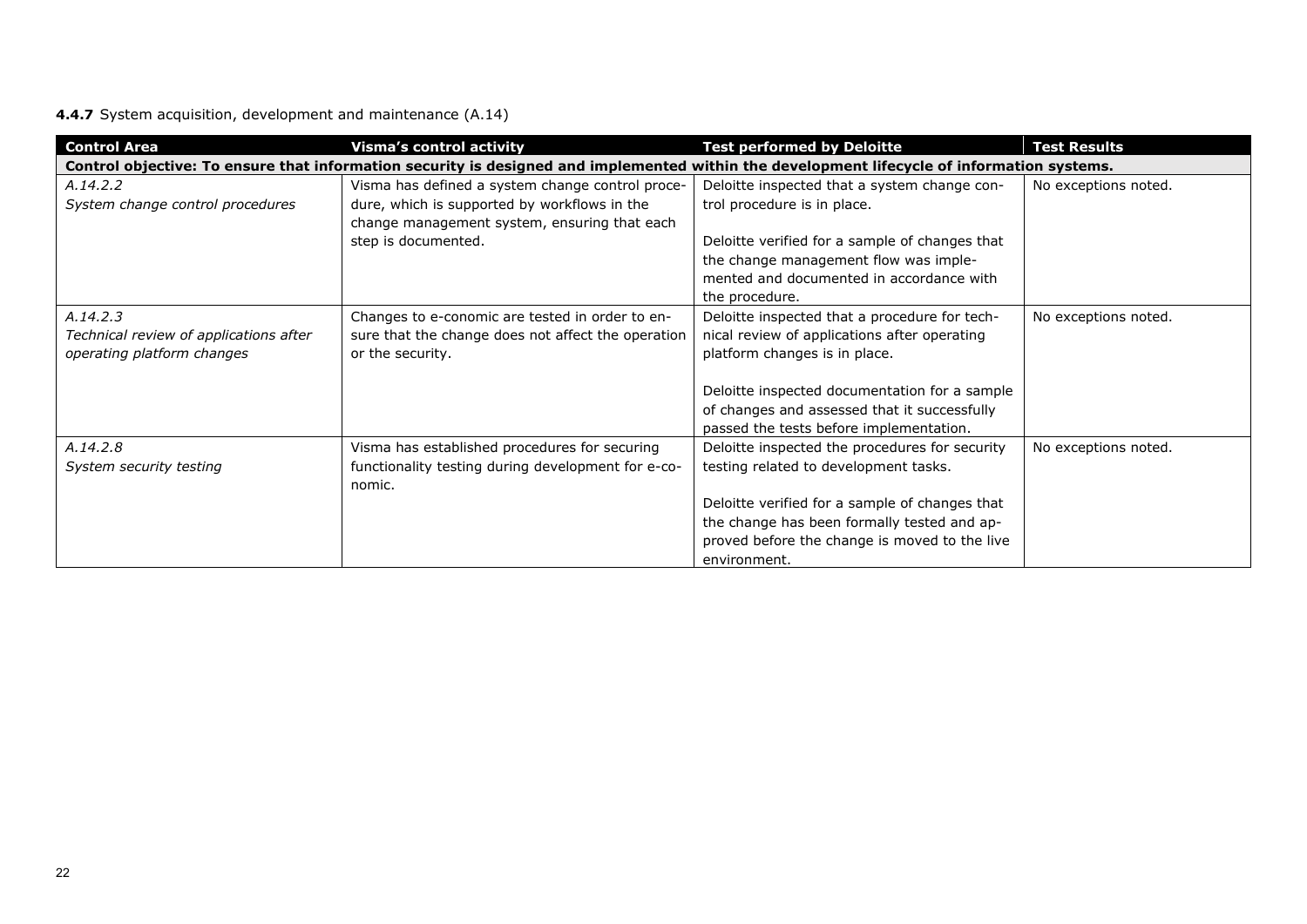**4.4.8** Supplier service delivery management (A.15)

| <b>Control Area</b>                                                                                                           | Visma's control activity                        | <b>Test performed by Deloitte</b>               | <b>Test Results</b>  |  |  |
|-------------------------------------------------------------------------------------------------------------------------------|-------------------------------------------------|-------------------------------------------------|----------------------|--|--|
| Control objective: To maintain an agreed level of information security and service delivery in line with supplier agreements. |                                                 |                                                 |                      |  |  |
| A.15.2.1                                                                                                                      | Visma has established a process to monitor and  | Deloitte inquired with key personnel whether    | No exceptions noted. |  |  |
| Monitoring and review of supplier ser-                                                                                        | review supplier services.                       | processes are in place for monitoring and re-   |                      |  |  |
| vices                                                                                                                         |                                                 | viewing supplier services.                      |                      |  |  |
|                                                                                                                               | Visma is monitoring and reviewing supplier ser- |                                                 |                      |  |  |
|                                                                                                                               | vices delivery on a regular basis.              | Deloitte inspected the process for monitoring   |                      |  |  |
|                                                                                                                               |                                                 | and reviewing supplier services.                |                      |  |  |
|                                                                                                                               |                                                 |                                                 |                      |  |  |
|                                                                                                                               |                                                 | Deloitte inspected SOC2 Audit reports for a se- |                      |  |  |
|                                                                                                                               |                                                 | lected sample of suppliers.                     |                      |  |  |